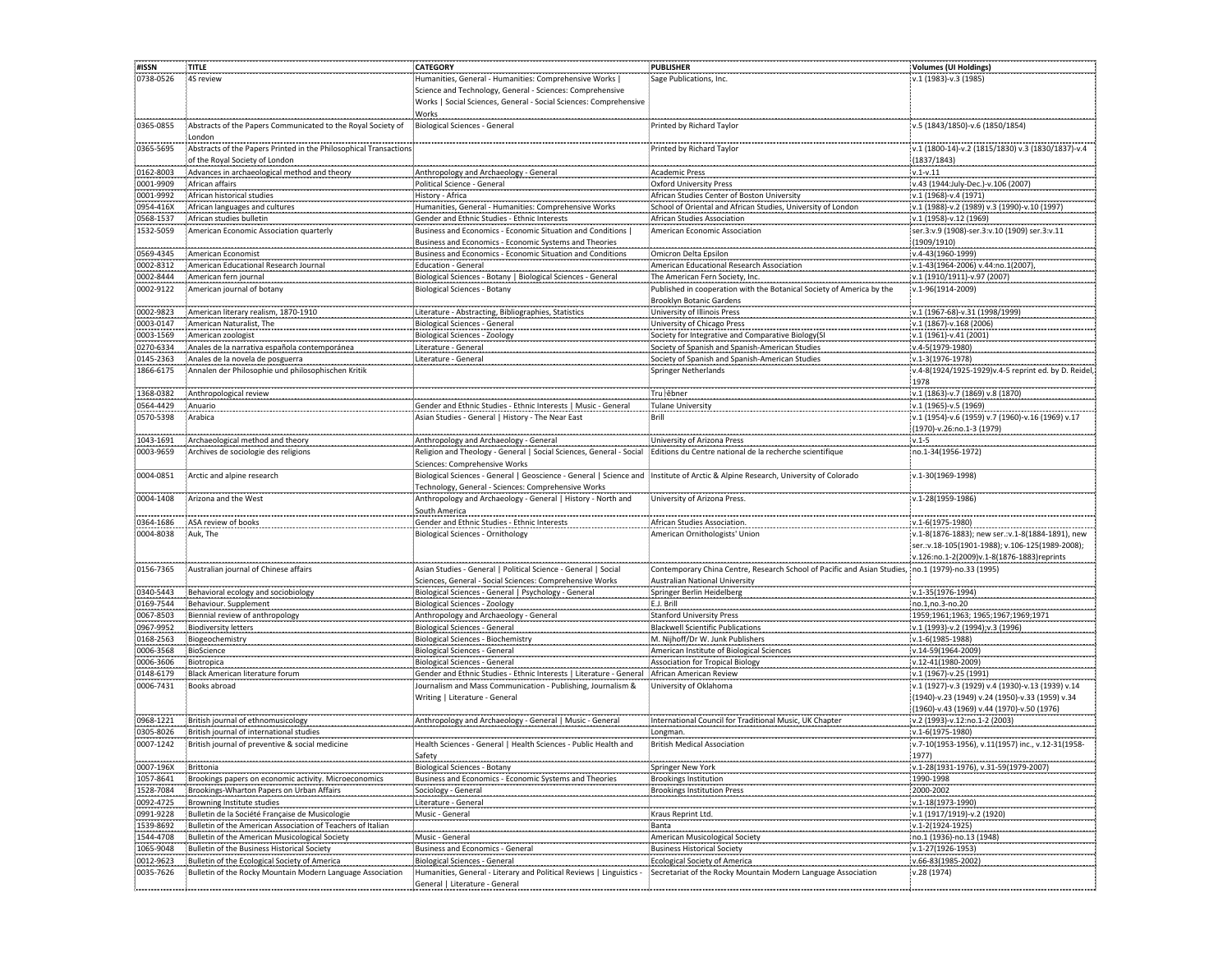| #ISSN          | <b>TITLE</b>                                      | <b>CATEGORY</b>                                                    | <b>PUBLISHER</b>                                                         | <b>Volumes (UI Holdings)</b>                     |
|----------------|---------------------------------------------------|--------------------------------------------------------------------|--------------------------------------------------------------------------|--------------------------------------------------|
| 0040-9618      | Bulletin of the Torrey Botanical Club             | <b>Biological Sciences - Botany</b>                                | Torrey Botanical Club.                                                   | v.1-123(1870-1996)                               |
| 0008-0160      | Cahiers du monde russe et sovi -- tique           | Asian Studies - General   History - Europe   Political Science -   | Mouton [etc.]                                                            | v.1-34(1959-1993)                                |
|                |                                                   |                                                                    |                                                                          |                                                  |
|                |                                                   | General                                                            |                                                                          |                                                  |
| 1556-1283      | California folklore quarterly                     | Literature - General                                               | University of California Press                                           | v.1-5(1942-1946)                                 |
| 0097-6059      | California historical quarterly                   | History - North and South America                                  | California Historical Society.                                           | v.50-56(1971-1977/1978)                          |
| 0068-5895      | California studies in classical antiquity         | Classics - General                                                 | University of California Press.                                          | v.1-12(1968-1979)                                |
| 1474-6913      | Cambridge historical journal                      | History - General                                                  | <b>Cambridge University Press</b>                                        | v.1 (1923)-v.13 (1957)                           |
|                |                                                   |                                                                    |                                                                          |                                                  |
| 0380-2361      | Canadian Journal of Education                     | Education - School Organization and Administration                 | Canadian Society for the Study of Education                              | v.1-11(1976-1986)                                |
| 0319-2652      | Canadian public health journal                    | Health Sciences - Public Health and Safety                         | University Microfilms International                                      | v.20-33(1929-1942)                               |
| 0278-6656      | Classical antiquity                               | Classics - General                                                 | University of California Press                                           | v.1-25(1982-2006)                                |
| 1058-4838      | Clinical infectious diseases                      | Health Sciences - Infectious Diseases                              | University of Chicago Press                                              | v.14 (1992)-v.43 (2006:July-Dec.)                |
| 0737-0008      | Cognition and instruction                         | Psychology - General                                               | Lawrence Erlbaum Associates                                              | v.1 (1984)-v.20 (2002)                           |
|                |                                                   |                                                                    |                                                                          |                                                  |
| 0530-7058      | Collectanea Hibernica                             | History - Europe                                                   | Clonmore and Reynolds, Ltd.                                              | no.1-40; no.41-48(1999-2006)                     |
| 0010-4817      | Computers and the humanities                      | Computer Science - Microcomputers   Humanities, General -          | Springer Science & Business Media B.V.                                   | v.1-38(1966/1967-2004)                           |
|                |                                                   | Humanities: Comprehensive Works                                    |                                                                          |                                                  |
| .<br>0888-8892 | Conservation biology                              | Art and Art History - Conservation   Biological Sciences - General | <br><b>Blackwell Scientific Publications</b>                             | v.1 (1987)-v.17 (2003)                           |
| 0010-7557      | Contemporary religions in Japan                   |                                                                    | International Institute for the Study of Religions                       | v.1 (1960)-v.11 (1970)                           |
|                |                                                   |                                                                    |                                                                          |                                                  |
| 0332-060X      | Crane bag                                         |                                                                    | Crane Bag                                                                | v.2-5(1978-1981)                                 |
| 0167-6563      | Crustaceana. Supplement                           | <b>Biological Sciences - Zoology</b>                               | E.J. Brill                                                               | no.1-no.16                                       |
| 0963-7214      | Current directions in psychological science       | Psychology - General                                               | <b>Blackwell Publishers</b>                                              | v.1 (1992)-v.12 (2003)                           |
| 0078-4931      | Curriculum Theory Network                         | Education - Teaching Methods and Curriculum                        | Ontario Institute for Studies in Education                               | no.5-11(1970-1973); v.4-5(1974/1975-1975/1976)   |
| 1366-9516      | Diversity & distributions                         | <b>Biological Sciences - General</b>                               | <b>Blackwell Science</b>                                                 | v.4 (1998)-v.10 (2004)                           |
|                |                                                   |                                                                    |                                                                          |                                                  |
| 0739-8301      | Early American literature newsletter              | Journalism and Mass Communication - Publishing, Journalism &       |                                                                          | v.1-2(1966/1967)                                 |
|                |                                                   | Writing   Literature - General                                     |                                                                          |                                                  |
| 0094-5056      | Eastern economic journal                          | Business and Economics - General                                   | Eastern Economic Association                                             | v.1-17(1974-1991)                                |
| 0013-0001      | Economic botany                                   | <b>Biological Sciences - Botany</b>                                | Springer New York                                                        | v.33-61(1979-2007)                               |
| 0266-4658      | Economic policy                                   | Business and Economics - General                                   | <b>Cambridge University Press</b>                                        | no.1-29(1985-1999)                               |
| 0162-3737      |                                                   |                                                                    |                                                                          |                                                  |
|                | Educational evaluation and policy analysis        | Education - School Organization and Administration                 | American Educational Research Association                                | v.1-28(1979-2006)                                |
| 1555-4023      | Educational research bulletin                     | <b>Education - General</b>                                         | Bureau of Educational Research, Ohio State University                    | v.1 (1922)-v.40 (1961)                           |
| 0013-1989      | Educational theatre journal                       | Education - General   Journalism and Mass Communication            | American Theatre Association, etc.                                       | v.1-30(1949-1978)                                |
|                |                                                   | Entertainment   Theatre Arts - General                             |                                                                          |                                                  |
| 1540-496X      | Emerging markets finance & trade                  | Business and Economics - International Commerce                    | M.E. Sharpe                                                              | v.38:no.4-6 (2002)-v.40 (2004)                   |
| 1053-4180      | Environmental history review                      | Art and Art History - Conservation   Education - Schools and       | New Jersey Institute of Technology                                       | v.14 (1990)-v.19 (1995)                          |
|                |                                                   |                                                                    |                                                                          |                                                  |
|                |                                                   | Education   History - General                                      |                                                                          |                                                  |
| 0147-2496      | Environmental review                              | Art and Art History - Conservation   Education - Schools and       |                                                                          | no.1-6(1976-1978); v.3-13(1978/1979-1989)        |
|                |                                                   | Education   History - General                                      |                                                                          |                                                  |
| 0141-8211      | European journal of education                     | <b>Education - General</b>                                         | <b>Blackwell Publishing Limited</b>                                      | v.14 (1979)-v.20 (1985) v.21:no.1-               |
|                |                                                   |                                                                    |                                                                          | 4(1986) <unbound></unbound>                      |
|                |                                                   |                                                                    |                                                                          |                                                  |
| 0393-2990      | European Journal of Epidemiology                  | Health Sciences - General   Health Sciences - Public Health and    | <b>Springer Netherlands</b>                                              | v.3-16(1987-2000)                                |
|                |                                                   | Safety                                                             |                                                                          |                                                  |
| 0168-6577      | European journal of population                    | Population Studies - General                                       | North-Holland                                                            | v.1-3(1985-1987/1988)                            |
| 0014-3820      | Evolution                                         | <b>Biological Sciences - Genetics</b>                              | Society for the Study of Evolution                                       | v.1 (1947)-v.62:no.1-6 (2008)                    |
| 0362-8949      |                                                   | Asian Studies - General   Political Science - General              | American Council, Institute of Pacific Relations                         | v.4 (1935)-v.30 (1961)                           |
|                | Far Eastern survey                                |                                                                    |                                                                          |                                                  |
| 0046-3892      | <b>Financial Management</b>                       | <b>Business and Economics - Management</b>                         | Financial Management Association.                                        | v.1 (1972)-v.31 (2002)                           |
| 0531-9684      | Folk Music Journal                                | Dance - Dance   Music - General                                    | English Folk Dance and Song Society                                      | v.1 (1965-69)-v.6 (1990-91)                      |
| 0388-0370      | Folklore studies                                  | Anthropology and Archaeology - General   Literature - General      | Society of the Divine Word. Research Institute                           | v.1 (1942)-v.21 (1962)                           |
| 0015-900X      | Foundations of language                           | Linguistics - General   Philosophy - General                       | D. Reidel Pub. Co.                                                       | v.1 (1965)-v.14 (1976)                           |
| 0306-7661      | Framework                                         | Cinema Studies - General                                           | University of Warwick Arts Federation                                    | no.1-24(1975-1984) no.25-39                      |
|                |                                                   |                                                                    |                                                                          |                                                  |
| 0269-8463      | Functional ecology                                | Art and Art History - Conservation   Biological Sciences - General | <b>Blackwell Scientific Publications</b>                                 | v.1 (1987)-v.17 (2003)                           |
| 1651-3215      | Geografiska annaler                               | Anthropology and Archaeology - General   Geoscience - General      | Centraltryckeriet                                                        | v.31 (1949)-v.46 (1964)                          |
| 0435-3676      | Geografiska annaler. Series A. Physical geography | Geoscience - General                                               | Svenska sa elliskapet fo er antropologi och geografi                     | v.47A (1965)-v.51A (1969) v.52A (1970)-v.61A     |
|                |                                                   |                                                                    |                                                                          | (1979) v.62A (1980)-v.71A (1989) v.72A (1990)-   |
|                |                                                   |                                                                    |                                                                          | v.77A (1995) v.78 (1996)-v.82 (2000)             |
|                |                                                   |                                                                    |                                                                          |                                                  |
| 0435-3684      | Geografiska Annaler. Series B. Human Geography    | Anthropology and Archaeology - General                             | Svenska sa elliskapet fo er anthropologi och geografi                    | v.47-82(1965-2000)                               |
| 0016-7479      | Geographische Zeitschrift                         |                                                                    | F. Steiner [etc.]                                                        | Jahrg.51 (1963)-Jahrg.68 (1980)                  |
| 1466-822X      | Global ecology and biogeography                   | Art and Art History - Conservation                                 | <b>Blackwell Science</b>                                                 | v.8 (1999)-v.13 (2004)                           |
| 0960-7447      | Global ecology and biogeography letters           | Art and Art History - Conservation                                 | <b>Blackwell Scientific Publications</b>                                 | v.1 (1991)-v.7 (1998)                            |
| 0734-5496      | Grand street                                      | Art and Art History - General   Literature - General               | <b>Grand Street Publications</b>                                         | v.1-9(1981/1982-1989/1990); v.10-11 v.12:no.1-2; |
|                |                                                   |                                                                    |                                                                          |                                                  |
|                |                                                   |                                                                    |                                                                          | v.12:no.3-4(1993/1994); v.13-17(1994/1995-       |
|                |                                                   |                                                                    |                                                                          | 1998/1999); v.18:no.1-2(1999/2002) no.70(2002),  |
|                |                                                   |                                                                    |                                                                          | no.72-73(2004)                                   |
| 0083-1204      | H.S.M.H.A. health reports                         | Health Sciences - Public Health and Safety                         | U.S. Dept. of Health, Education, and Welfare, Public Health Service,     | v.86 (1971)-v.87 (1972:Jan.-Feb.)                |
|                |                                                   |                                                                    | Health Services and Mental Health Administration                         |                                                  |
| 0090-2918      | Health services reports                           |                                                                    | U.S. Dept. of Health, Education, and Welfare, Health Services and Mental | v.87 (1972:Mar.-Dec.)-v.88 (1973:Jan.-July)      |
|                |                                                   | Health Sciences - Public Health and Safety                         |                                                                          |                                                  |
|                |                                                   |                                                                    | <b>Health Administration</b>                                             |                                                  |
| 0018-0831      | Herpetologica                                     | <b>Biological Sciences - Zoology</b>                               | Herpetologists' League.                                                  | v.3 (1945-47)-v.64 (2008)                        |
| 0733-1347      | Herpetological monograph                          | <b>Biological Sciences - Zoology</b>                               | Herpetologists' League                                                   | no.1-22(1982-2008)                               |
| 0073-2672      | Historical studies in the physical sciences       | Biological Sciences - General   History - General   Physics and    | University of California Press [etc.]                                    | $v.1 - 15$                                       |
|                |                                                   |                                                                    |                                                                          |                                                  |
|                |                                                   | Astronomy - Physics   Science and Technology, General - Sciences:  |                                                                          |                                                  |
|                |                                                   | <b>Comprehensive Works</b>                                         |                                                                          |                                                  |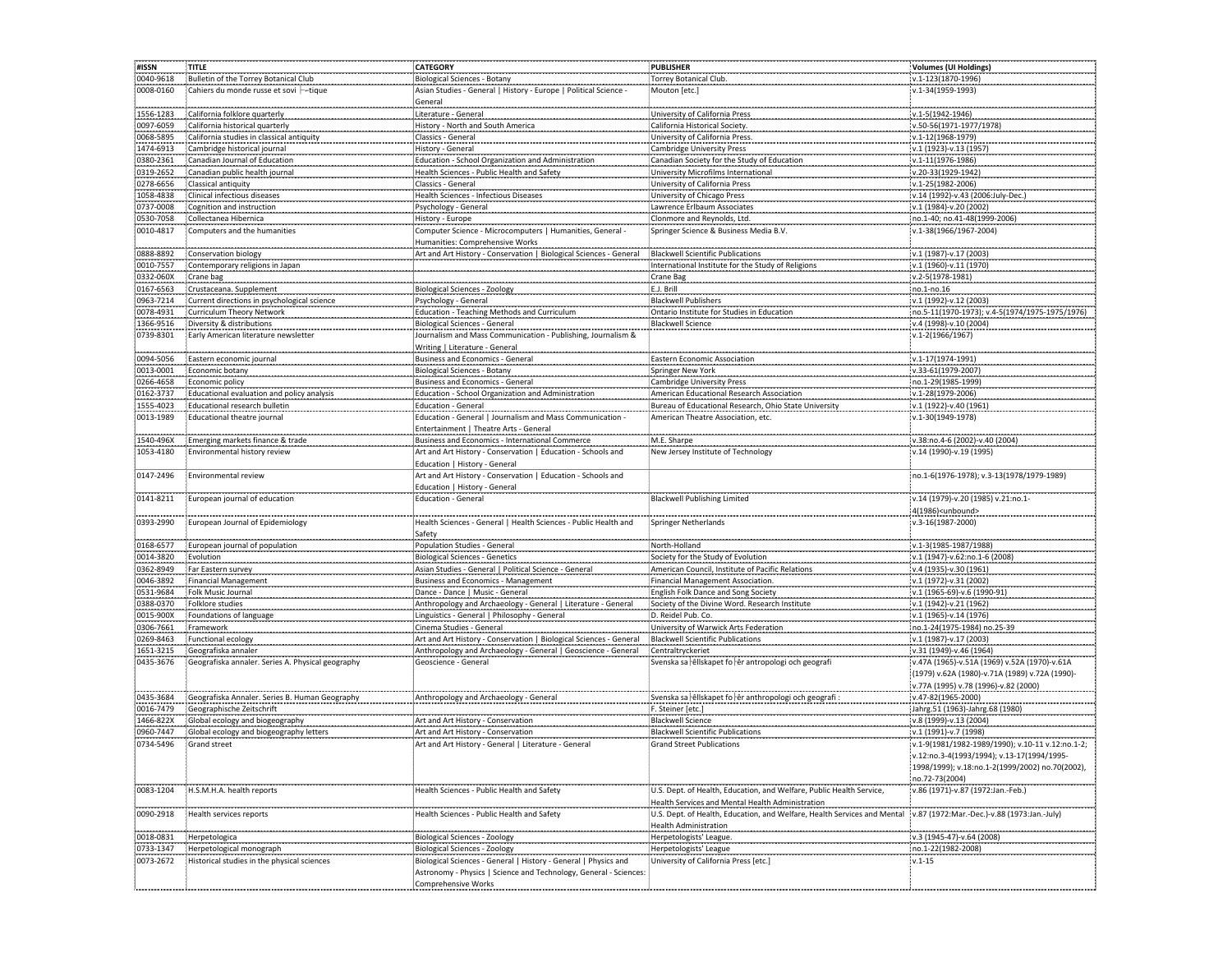| #ISSN     | TITLE                                                                     | <b>CATEGORY</b>                                                                                                          | <b>PUBLISHER</b>                                                     | Volumes (UI Holdings)                                   |
|-----------|---------------------------------------------------------------------------|--------------------------------------------------------------------------------------------------------------------------|----------------------------------------------------------------------|---------------------------------------------------------|
| 0162-8607 | History of education journal                                              | <b>Education - General</b>                                                                                               |                                                                      | v.1 (1949)-v.10 (1959)                                  |
| 0309-2984 | History workshop                                                          | History - General   Political Science - General                                                                          | <b>Oxford University Press</b>                                       | no.1-16(1976-1983), no.19-38(1985-1994)                 |
| 1549-0076 | Hollywood quarterly                                                       | Cinema Studies - General                                                                                                 | University of California Press                                       | v.1 (1945/1946)-v.3 (1947/1948) v.4 (1949/1950)-        |
|           |                                                                           |                                                                                                                          |                                                                      | v.5 (1950/1951)                                         |
| 0731-213X | Hoosier folklore                                                          |                                                                                                                          | Published for the Hoosier Folklore Society by the Indiana Historical | v.5-9 (1946-1950)                                       |
|           |                                                                           |                                                                                                                          |                                                                      |                                                         |
|           |                                                                           |                                                                                                                          | Bureau                                                               |                                                         |
| 0441-2060 | Hoosier folklore bulletin                                                 |                                                                                                                          | Hoosier Folklore Society                                             | v.1-4 (1942-1945)                                       |
| 0300-7839 | Human ecology                                                             | Anthropology and Archaeology - General                                                                                   | Springer Science+Business Media, Inc.                                | v.1-29(1972-73-2001), v.31-33(2003-2005)                |
| 1945-8630 | I.C.I.R.I. bulletin                                                       | Education - General   Education - Schools and Education                                                                  | International Council for the Improvement of Reading Instruction     | v.1-4(1948/1949-1950/1951)                              |
| 0363-1923 | Illinois classical studies                                                | Classics - General                                                                                                       | University of Illinois Press.                                        | v.1 (1976)-v.29 (2004)                                  |
| 0748-8149 | Illinois historical journal                                               | History - North and South America                                                                                        | Illinois State Historical Society                                    | v.77:no.3-4(1984) v.78-90(1985-1997)                    |
|           |                                                                           |                                                                                                                          |                                                                      | v.91:no.1(1998)                                         |
| 0019-3089 | Improving college and university teaching                                 | Education - Higher Education   Education - Schools and Education                                                         | Graduate School, Oregon State College                                | v.1-32(1953-1984)                                       |
| 0019-7939 | Industrial & Labor Relations Review                                       | Business and Economics - Labor and Industrial Relations                                                                  | Cornell University, ILR Review                                       | v.1 (1947/1948)-v.58:no.1 (2004)                        |
| 1540-7063 | <b>Integrative and Comparative Biology</b>                                | <b>Biological Sciences - Zoology</b>                                                                                     | Society for Integrative and Comparative Biology                      | v.42-47(2002-2007)                                      |
| 1473-8104 | International affairs                                                     | Political Science - International Relations                                                                              | Wm. Dawson                                                           | v.10 (1931)-v.18 (1939)                                 |
| 0190-3187 | International family planning perspectives                                | Health Sciences - General   Health Sciences - Obstetrics and                                                             | Alan Guttmacher Institute                                            | v.13:no.4 (1987) v.14-34(1988-2008)                     |
|           |                                                                           | Gynecology                                                                                                               |                                                                      |                                                         |
|           |                                                                           |                                                                                                                          |                                                                      |                                                         |
| 1526-422X | International journal of ethics                                           | Government, Law and Public Policy - Law   Philosophy - General                                                           | Nova Science Publishers, Inc.                                        | v.1 (1890/1891)-v.48:no.1-2 (1937/1938)                 |
| 1058-5893 | International journal of plant sciences                                   | Biological Sciences - Botany   Biological Sciences - General                                                             | University of Chicago Press                                          | v.153-167(1992-2006)                                    |
| 0538-8716 | International migration digest                                            | Gender and Ethnic Studies - Ethnic Interests   Population Studies - Center for Migration Studies.                        |                                                                      | v.1 (1964)-v.3 (1966)                                   |
|           |                                                                           | General   Social Sciences, General - Social Sciences:                                                                    |                                                                      |                                                         |
|           |                                                                           | <b>Comprehensive Works</b>                                                                                               |                                                                      |                                                         |
| 0020-8566 | International review of education                                         | <b>Education - General</b>                                                                                               | Kluwer Academic Publishers                                           | v.1-42(1955-1996)                                       |
| 0351-5796 | International review of the aesthetics and sociology of music             | Music - General                                                                                                          | Institute of Musicology, Zagreb Academy of Music.                    | v.1-38(1970-2007)                                       |
| 1521-9488 | International studies review                                              | Political Science - International Relations                                                                              | Blackwell Publishers for the International Studies Association       | v.1 (1999)-v.6 (2004)                                   |
| 0047-1607 | Issue                                                                     | Humanities, General - Literary and Political Reviews                                                                     | African Studies Association                                          | v.1 (1971)-v.27 (1999)                                  |
| 0075-2770 |                                                                           | Business and Economics - Abstracting, Bibliographies, Statistics                                                         | Vandenhoeck & Ruprecht                                               | v.1 (1950)-v.33:no.1 (1982)                             |
|           |                                                                           | Reference - Bibliographies                                                                                               |                                                                      |                                                         |
|           | Jahrbuch für Sozialwissenschaft<br>Journal of Adolescent & Adult Literacy |                                                                                                                          |                                                                      |                                                         |
| 1081-3004 |                                                                           | Education - School Organization and Administration   Education -                                                         | International Reading Association Inc.                               | v.39-54(1995/1996-2011)                                 |
|           |                                                                           | <b>Schools and Education</b>                                                                                             | ---------------                                                      |                                                         |
| 0021-8790 | Journal of animal ecology                                                 | Biological Sciences - General   Biological Sciences - Zoology                                                            | <b>University Press</b>                                              | v.1 (1932)-v.72 (2003)                                  |
| 0021-8901 | Journal of applied ecology                                                | Biological Sciences - General                                                                                            | <b>Blackwell Scientific Publications</b>                             | v.1-36(1964-1999)                                       |
| 0883-7252 | Journal of applied econometrics                                           | Business and Economics - Economic Systems and Theories                                                                   | John Wiley & Sons                                                    | v.1 (1986)-v.17 (2002)                                  |
| 0885-2758 | Journal of Bible and religion                                             | Religion and Theology - General                                                                                          | National Association of Biblical Instructors                         | v.5-34 (1937-1966)                                      |
| 0889-3268 | Journal of business and psychology                                        | Business and Economics - General   Psychology - General                                                                  | Human Sciences Press                                                 | v.1 (1986/1987)-v.17 (2002/2003)                        |
| 0167-4544 | Journal of business ethics                                                | Business and Economics - General   Government, Law and Public                                                            | Springer                                                             | v.1-41(1982-2002)                                       |
|           |                                                                           | Policy - General                                                                                                         |                                                                      |                                                         |
| 1479-5949 | Journal of comparative legislation and international law                  | Government, Law and Public Policy - International Law                                                                    | John Murray                                                          | New ser.: v.17:no.3 (1917)-new ser.: v.18: pt. 2 (1918) |
|           |                                                                           |                                                                                                                          |                                                                      |                                                         |
| 0278-0372 | Journal of crustacean biology                                             | <b>Biological Sciences - Zoology</b>                                                                                     | Brill                                                                | v.2:no.1-3(1982), v.3:no.1-2 (1983), v.10-20(1990-      |
|           |                                                                           |                                                                                                                          |                                                                      | 2000)                                                   |
|           |                                                                           |                                                                                                                          |                                                                      |                                                         |
| 0022-0256 | Journal of cuneiform studies                                              | Anthropology and Archaeology - General   Asian Studies - General American Schools of Oriental Research                   |                                                                      | v.18-56(1964-2004)                                      |
|           |                                                                           | Linguistics - General                                                                                                    |                                                                      |                                                         |
| 0022-0477 | Journal of ecology                                                        | Biological Sciences - General                                                                                            | <b>Cambridge University Press</b>                                    | v.1-4(1913-1916), v.6-91(1918-2003)                     |
| 0022-0604 | Journal of education for librarianship                                    | Education - Teaching Methods and Curriculum   Library and                                                                | Association for Library and Information Science Education [etc.]     | v.1-24(1960/1961-1983/1984)                             |
|           |                                                                           | Information Sciences - General                                                                                           |                                                                      |                                                         |
| 1076-9986 | Journal of educational and behavioral statistics                          | Education - General   Mathematics - Statistics                                                                           | American Educational Research Association                            | v.19:no.3-4(1994) v.20-31(1995-2006)                    |
| 0022-0655 | Journal of Educational Measurement                                        | <b>Education - General</b>                                                                                               | National Council on Measurement in Education                         | v.1-41(1964-2004)                                       |
| 0362-9791 | Journal of educational statistics                                         | Education - General   Mathematics - Statistics                                                                           | American Educational Research Association                            | v.1-18(1976-1993) v.19:no.1-2(1994)                     |
| 0273-8570 | Journal of Field Ornithology                                              | <b>Biological Sciences - Ornithology</b>                                                                                 | Northeastern Bird-Banding Association, Inc.                          | v.51-59(1980-1988), v.62:no.4 (1991), v.63-77(1992-     |
|           |                                                                           |                                                                                                                          |                                                                      | 2006)                                                   |
| 0094-5080 | Journal of forest history                                                 | Art and Art History - Conservation   Education - Schools and                                                             | Forest History Society                                               | v.30 (1986)-v.31 (1987)                                 |
|           |                                                                           |                                                                                                                          |                                                                      |                                                         |
|           | Journal of health and human behavior                                      | Education   History - General                                                                                            |                                                                      |                                                         |
| 0095-9006 |                                                                           | Social Sciences, General - Social Sciences: Comprehensive Works   Leo Potishman Foundation at Texas Christian University |                                                                      | v.1 (1960)-v.7 (1966)                                   |
|           |                                                                           | Sociology - General                                                                                                      |                                                                      |                                                         |
| 0022-1511 | Journal of Herpetology                                                    | <b>Biological Sciences - Zoology</b>                                                                                     | Society for the Study of Amphibians and Reptiles.                    | v.14-42(1980-2008)                                      |
| 1536-6006 | Journal of historical research in music education                         | Music - General                                                                                                          | School of Music, Arizona State University                            | v.21-27(1999/2000-2005/2006)                            |
| 0022-1821 | Journal of industrial economics                                           | Business and Economics - General                                                                                         | Blackwell.                                                           | v.1-24(1952/1953-1975/1976), v.26-51(1977/1978-         |
|           |                                                                           |                                                                                                                          |                                                                      | 2003)                                                   |
| 0885-3118 | Journal of inter-American studies                                         | Gender and Ethnic Studies - Ethnic Interests   Political Science -                                                       | School of Inter-American Studies, University of Florida              | v.1 (1959)-v.11 (1969)                                  |
|           |                                                                           | <b>International Relations</b>                                                                                           |                                                                      |                                                         |
| 0022-1937 | Journal of interamerican studies and world affairs                        | Gender and Ethnic Studies - Ethnic Interests   Political Science                                                         | School of International Studies, University of Miami, etc.           | v.12-42(1970-2000)                                      |
|           |                                                                           | <b>International Relations</b>                                                                                           |                                                                      |                                                         |
|           |                                                                           | <b>Business and Economics - General</b>                                                                                  |                                                                      |                                                         |
| 0047-2506 | Journal of International Business Studies                                 |                                                                                                                          | School of Business Administration, Georgia State University :        | v.14-35(1983-2004)                                      |
| 0734-306X | Journal of labor economics                                                | Business and Economics - Labor and Industrial Relations   Social                                                         | University of Chicago Press                                          | v.1-22(1983-2004)                                       |
|           |                                                                           | Sciences, General - Social Sciences: Comprehensive Works                                                                 |                                                                      |                                                         |
| 0748-6766 | Journal of marketing & public policy                                      | Business and Economics - General   Business and Economics -                                                              | Division of Research, Graduate School of Business Administration,    | .1                                                      |
|           |                                                                           | Marketing and Purchasing                                                                                                 | University of Michigan                                               |                                                         |
| 0142-2774 | Journal of occupational behaviour                                         | Psychology - General   Sociology - General                                                                               | Wiley                                                                | v.1-8(1980-1987                                         |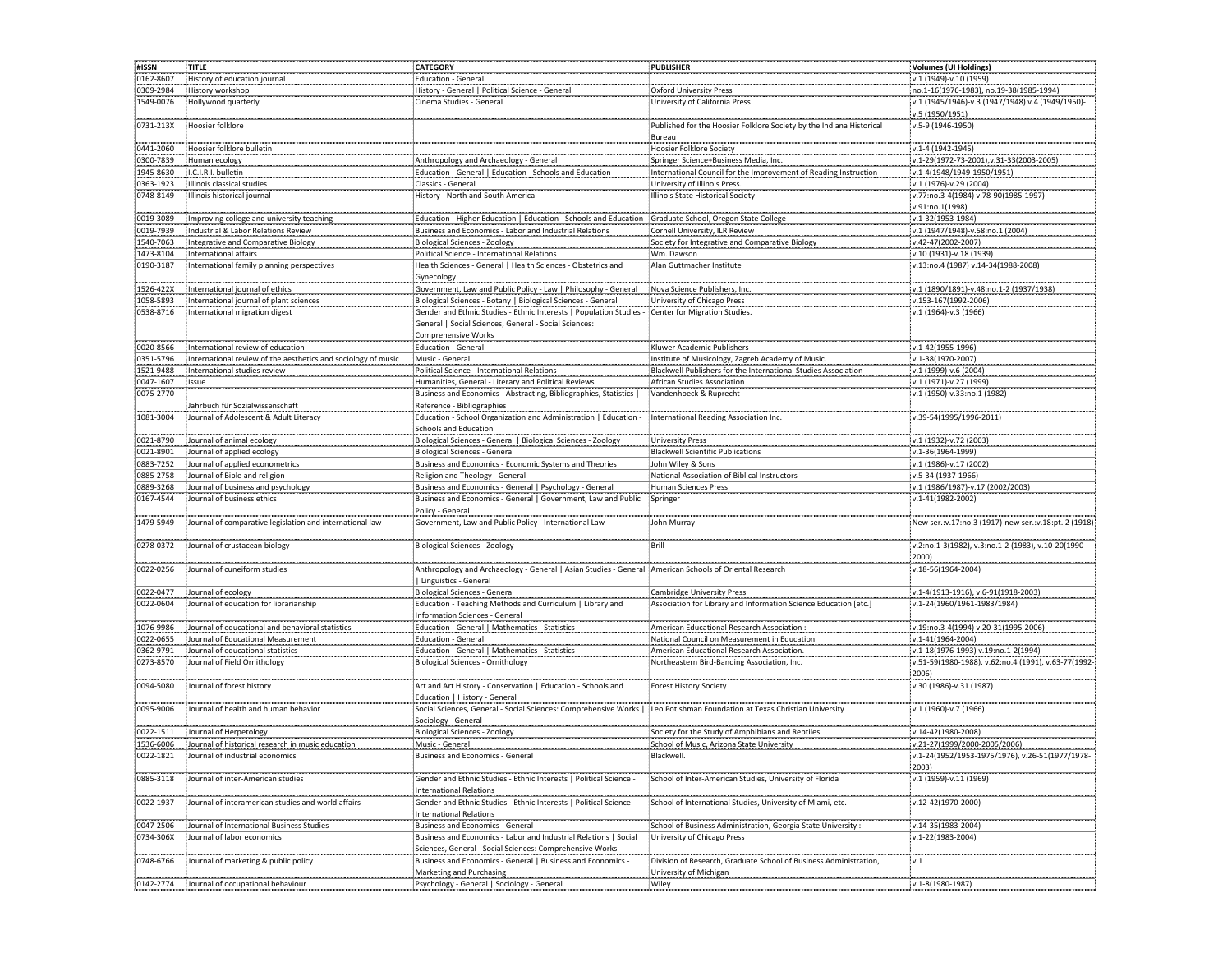| #ISSN     | TITLE                                                         | <b>CATEGORY</b>                                                                                                                                        | PUBLISHER                                                                                                                                       | Volumes (UI Holdings)                                                                                                                                 |
|-----------|---------------------------------------------------------------|--------------------------------------------------------------------------------------------------------------------------------------------------------|-------------------------------------------------------------------------------------------------------------------------------------------------|-------------------------------------------------------------------------------------------------------------------------------------------------------|
| 2153-4519 | Journal of Omicron Chi Epsilon                                |                                                                                                                                                        | Omicron Chi Epsilon                                                                                                                             | v.2-3(1957-1959)                                                                                                                                      |
| 0894-3796 | Journal of organizational behavior                            | Psychology - General   Sociology - General                                                                                                             | Wiley                                                                                                                                           | v.9-23(1988-2002)                                                                                                                                     |
| 0146-1052 | Journal of population                                         | Population Studies - General   Psychology - General                                                                                                    | Human Sciences Press                                                                                                                            | v.1 (1978)-v.2 (1979)                                                                                                                                 |
| 0160-3477 | Journal of post Keynesian economics                           | Business and Economics - Economic Systems and Theories                                                                                                 | M.E. Sharpe                                                                                                                                     | v.1 (1978/1979)-v.25 (2002/2003)                                                                                                                      |
| 0743-9156 | Journal of public policy & marketing                          | Business and Economics - General   Business and Economics -<br>Marketing and Purchasing                                                                | The Division                                                                                                                                    | v.2-6; v.7-23(1988-2004)                                                                                                                              |
| 0022-4103 | Journal of reading                                            | Education - School Organization and Administration   Education -<br><b>Schools and Education</b>                                                       | International Reading Association                                                                                                               | v.8-28(1964/1965-1984/1985) v.29:no.5-8(1986),<br>v.30-38(1986/1987-1994/1995)                                                                        |
| 1059-8529 | Journal of renaissance and baroque music                      |                                                                                                                                                        | Institute of Renaissance and Baroque Music                                                                                                      | $v.1(1946-47)$                                                                                                                                        |
| 0217-7811 | Journal of Southeast Asian history                            | Asian Studies - General   History - Asia   Political Science - General : Dept. of History, University of Malaya in Singapore                           |                                                                                                                                                 | v.1 (1960)-v.10 (1969)                                                                                                                                |
| 0092-1807 | Journal of Spanish studies. twentieth century                 | Literature - General                                                                                                                                   | Dept. of Modern Languages, Kansas State University                                                                                              | v.1-8(1973-1980)                                                                                                                                      |
| 1536-0393 | Journal of the American Geographical and Statistical Society  | Science and Technology, General - Sciences: Comprehensive<br>Works                                                                                     | John H. Schultz & Co.                                                                                                                           | v.2 (1870)                                                                                                                                            |
| 1536-0407 | Journal of the American Geographical Society of New York      | Science and Technology, General - Sciences: Comprehensive<br>Works                                                                                     | American Geographical Society of New York                                                                                                       | v.3 (1870/1871)-v.7:pt.2 (1875),v.8 (1876)-v.32<br>(1900)                                                                                             |
| 1544-9890 | Journal of the American Society of Architectural Historians   | Art and Art History - Architecture   History - General                                                                                                 | Turpin C. Bannister                                                                                                                             | v.1 (1941)-v.4 (1944)                                                                                                                                 |
| 0959-5295 | Journal of the Anthropological Institute of Great Britain and | Anthropology and Archaeology - General                                                                                                                 | Published for the Anthropological Institute of Great Britain and Ireland by                                                                     | v.1 (1871/1872)-v.35 (1905:Jan.-June)                                                                                                                 |
|           | Ireland                                                       |                                                                                                                                                        | Tru-êbner & Co.                                                                                                                                 |                                                                                                                                                       |
| 0004-1378 | Journal of the Arizona Academy of Science                     | Science and Technology, General - Sciences: Comprehensive<br>Works                                                                                     | The Academy                                                                                                                                     | v.1-12(1959/1961-1977)                                                                                                                                |
| 1473-7981 | Journal of the British Institute of International Affairs     | Political Science - International Relations                                                                                                            | Wm. Dawson                                                                                                                                      | v.1 (1922)-v.5:no.1-2 (1926)                                                                                                                          |
| 0071-0563 | Journal of the English Folk Dance and Song Society            |                                                                                                                                                        | English Folk Dance and Song Society                                                                                                             | v.1 (1932/1934)-v.9 (1960/1964)                                                                                                                       |
| 0022-5010 | Journal of the history of biology                             | Biological Sciences - General   History - General                                                                                                      | D. Reidel [etc.]                                                                                                                                | v.1-35(1968-2002)                                                                                                                                     |
| 0950-7922 | Journal of the International Folk Music Council               | Literature - General   Music - General                                                                                                                 | Published for the International Folk Music Council by W. Hefner & Sons                                                                          | v.1 (1949)-v.20 (1968)                                                                                                                                |
| 1549-9804 | Journal of the National Association of Biblical Instructors   |                                                                                                                                                        | National Association of Biblical Instructors                                                                                                    | v.1-4 (1933-1936)                                                                                                                                     |
| 0160-5682 | Journal of the Operational Research Society                   | Business and Economics - Management   Computer Science -<br>General                                                                                    | Published by Pergamon Press for Operational Research Society                                                                                    | v.29-56(1978-2005), v.57(2006:July-Dec.),<br>v.58(2007:May-Dec.)                                                                                      |
| 0368-4016 | Journal of the Royal African Society                          | Political Science - General                                                                                                                            | MacMillan.                                                                                                                                      | v.1 (1901/1902)-v.34 (1935:Jan.-Apr.)                                                                                                                 |
| 1473-799X | Journal of the Royal Institute of International Affairs       | :<br>Political Science - International Relations                                                                                                       | Wm. Dawson                                                                                                                                      | v.5:no.3-6 (1926)-v.9 (1940)                                                                                                                          |
| 1069-8337 | Journal of the Society of Biblical Literature and Exegesis    | Religion and Theology - General                                                                                                                        | Pelton & King                                                                                                                                   | v.1-8(1881-1888)                                                                                                                                      |
| 1550-0349 | Journal of the Society of Cinematologists                     | Cinema Studies - General                                                                                                                               | <b>Communications Research Center</b>                                                                                                           | v.4 (1964)-v.5 (1965)                                                                                                                                 |
| 1479-5973 | Journal of the Society of Comparative Legislation             | Government, Law and Public Policy - International Law                                                                                                  | John Murrav                                                                                                                                     | New ser.:v. 16 (1916)--new ser.:v. 17:pt. 2 (1917)                                                                                                    |
| 0022-5258 | Journal of transport economics and policy                     | Business and Economics - Economic Systems and Theories<br>Transportation - General                                                                     | London School of Economics                                                                                                                      | v.1 (1967)-v.3 (1969) v.4 (1970)-v.13 (1979) v.14<br>(1980)                                                                                           |
| 0272-4634 | Journal of Vertebrate Paleontology                            | Geoscience - Paleontology                                                                                                                              | University of Oklahoma                                                                                                                          | v. 1-29 (v. 30 in Science lib)                                                                                                                        |
| 0022-541X | Journal of Wildlife Management                                | Art and Art History - Conservation                                                                                                                     | <b>Wildlife Society</b>                                                                                                                         | v.49-73(1985-2009) v.74:no.6(2010:Aug.); Main<br>Storage - v. 23-48 plus index)                                                                       |
| 1947-3885 | Junior-senior high school clearing house                      |                                                                                                                                                        | American Viewpoint Society                                                                                                                      | v.4-10(1929/1930-1935/1936)                                                                                                                           |
| 0023-9186 | Law and contemporary problems                                 | Government, Law and Public Policy - General                                                                                                            | School of Law, Duke University                                                                                                                  | v.1-51(1933-1988)                                                                                                                                     |
| 0731-9487 | Learning disability quarterly                                 | Education - Special Education and Rehabilitation                                                                                                       | Division for Children with Learning Disabilities                                                                                                | v.1-34(1978-2011)                                                                                                                                     |
| 0894-8631 | Libraries & culture                                           | History - North and South America   Library and Information<br>Sciences - General                                                                      | University of Texas Press                                                                                                                       | v.23-41(1988-2006)                                                                                                                                    |
| 0024-3590 | Limnology and oceanography                                    | Geoscience - Hydrology   Geoscience - Oceanography                                                                                                     | American Society of Limnology and Oceanography.                                                                                                 | v.1 (1956)-v.51:no.1 (2006)                                                                                                                           |
| 0266-1500 | Linen Hall review                                             | Humanities, General - Literary and Political Reviews                                                                                                   | Linen Hall Library                                                                                                                              | v.1-12(1984-1995/1996)                                                                                                                                |
| 1538-1420 | Living                                                        | Social Sciences, General - Social Sciences: Comprehensive Works  <br>Sociology - General   Sociology - Matrimony                                       | National Conference on Family Relations                                                                                                         | v.1 (1939)-v.2 (1940)                                                                                                                                 |
| 0076-3519 | Mammalian species                                             | <b>Biological Sciences - Zoology</b>                                                                                                                   | American Society of Mammalogists                                                                                                                | no.1-no.787                                                                                                                                           |
| 0025-1496 | Man                                                           | Anthropology and Archaeology - General                                                                                                                 | Royal Anthropological Institute                                                                                                                 | v.1-65(1901-1965); new ser.:v.1-29(1966-1994)                                                                                                         |
| 0885-7059 | Marriage and family living                                    | Social Sciences, General - Social Sciences: Comprehensive Works  <br>Sociology - General   Sociology - Matrimony                                       | National Conference on Family Relations                                                                                                         | v.3 (1941)-v.25 (1963)                                                                                                                                |
| 0025-8431 | Medizinhistorisches Journal                                   | Health Sciences - General   History - General                                                                                                          | G. Olms.                                                                                                                                        | v.1-16(1966/1968-1981)                                                                                                                                |
| 0163-755X | <b>MELUS</b>                                                  |                                                                                                                                                        | Gender and Ethnic Studies - Ethnic Interests   Literature - General : Society for the Study of the Multi-Ethnic Literature of the United States | v.6 (1979)-v.23 (1998)                                                                                                                                |
| 0096-6134 | Memoirs of the American Academy of Arts and Sciences          |                                                                                                                                                        | The Academy.                                                                                                                                    | n.s.:v.1-n.s.:v.13:no.1-4,6v.13 no.1-4 are<br>photocopies n.s.:v.14-n.s.:v.19; ser.3:v.24                                                             |
| 0081-1300 | Memoirs of the Society for American Archaeology               | Anthropology and Archaeology - General                                                                                                                 | Society for American Archaeology                                                                                                                | no.1-29, no.31                                                                                                                                        |
| 1536-0385 | Memorandum                                                    | Asian Studies - General   Political Science - General                                                                                                  | Kraus Reprint Co.                                                                                                                               | v.1 (1932)-v.3 (1934)                                                                                                                                 |
| 0888-0328 | <b>MERIP Middle East report</b>                               | History - The Near East                                                                                                                                | Middle East Research & Information Project                                                                                                      | no.138 (1986)-no.150 (1988)                                                                                                                           |
| 0272-9679 | Merrill-Palmer quarterly                                      | Education - General   Health Sciences - Psychiatry and Psychology Merrill-Palmer School<br>  Psychology - Children and Youth   Psychology - General    |                                                                                                                                                 | v.1 (1954/1955)-v.4 (1957/1958)                                                                                                                       |
| 0026-0150 | Merrill-Palmer quarterly of behavior and development          | .<br>Education - General   Health Sciences - Psychiatry and Psychology Merrill-Palmer School<br>Psychology - Children and Youth   Psychology - General |                                                                                                                                                 | v.5 (1958/1959)-v.6:no.1 (1959/1960)                                                                                                                  |
| 1079-1760 | Mershon international studies review                          | Political Science - International Relations                                                                                                            | Published by Blackwell Publishers for the International Studies Association v.38 (1994)-v.42 (1998)<br>and the Mershon Center                   |                                                                                                                                                       |
| 0544-0750 | Midwest folklore                                              | -----------------------<br>Literature - General                                                                                                        | Indiana University.                                                                                                                             | v.1 (1951)-v.13 (1963/64)                                                                                                                             |
| 0026-3931 | Military affairs                                              | Government, Law and Public Policy - Military   History - General                                                                                       | American Military Institute                                                                                                                     | v.5-52(1941-1988)                                                                                                                                     |
| 0149-6611 | Modern language notes                                         | Linguistics - General   Social Sciences, General - Social Sciences:                                                                                    | Modern Language Notes                                                                                                                           | v.1 (1886)-v.4 (1889) v.5 (1890)-v.14 (1899) v.15                                                                                                     |
|           |                                                               | <b>Comprehensive Works</b>                                                                                                                             |                                                                                                                                                 | (1900)-v.24 (1909) v.25 (1910)-v.34 (1919) v.35<br>(1920)-v.44 (1929) v.45 (1930)-v.54 (1939) v.55<br>(1940)-v.64 (1949) v.65 (1950)-v.74 (1959) v.75 |
|           |                                                               |                                                                                                                                                        |                                                                                                                                                 | (1960)-v.76 (1961)                                                                                                                                    |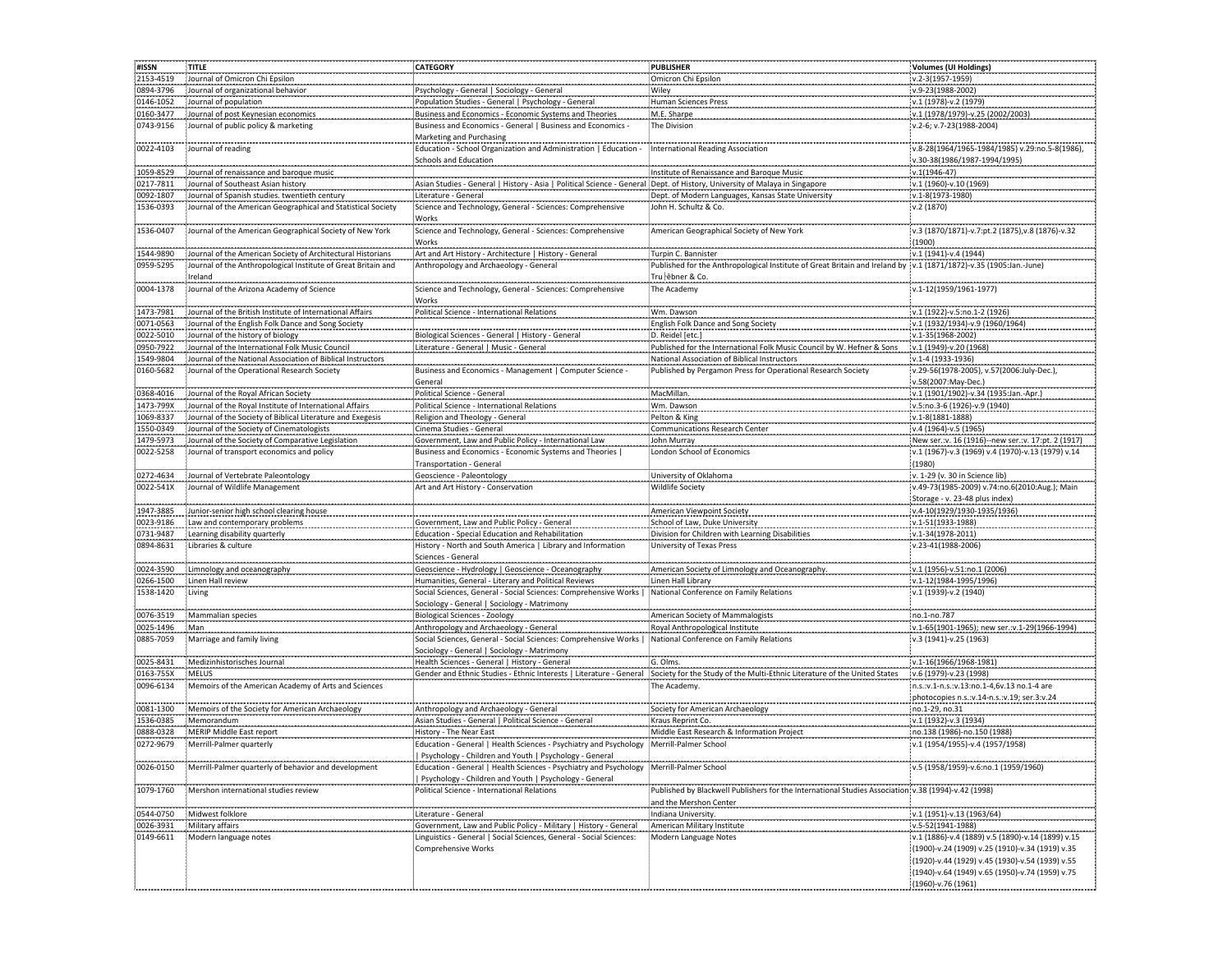| #ISSN     | <b>TITLE</b>                                                                                                                                                                                                                     | CATEGORY                                                                                               | PUBLISHER                                                                                     | Volumes (UI Holdings)                             |
|-----------|----------------------------------------------------------------------------------------------------------------------------------------------------------------------------------------------------------------------------------|--------------------------------------------------------------------------------------------------------|-----------------------------------------------------------------------------------------------|---------------------------------------------------|
|           |                                                                                                                                                                                                                                  |                                                                                                        |                                                                                               |                                                   |
| 1948-0911 | Monatshefte für deutschen Unterricht                                                                                                                                                                                             |                                                                                                        | University of Wisconsin                                                                       | v.20-37(1928-1945)                                |
| 0037-976X | Monographs of the Society for Research in Child Development                                                                                                                                                                      | Education - General   Health Sciences - Psychiatry and Psychology<br>Psychology - General              | <b>Blackwell Publishing Limited</b>                                                           | no.1-221; no.222-274(1990-2003                    |
|           |                                                                                                                                                                                                                                  |                                                                                                        |                                                                                               |                                                   |
| 0026-9891 | Montana; The Magazine of Western History                                                                                                                                                                                         | History - North and South America   Social Sciences, General -<br>Social Sciences: Comprehensive Works | Montana Historical Society                                                                    | v.5:no.2-v.30(1955-1980)                          |
| 1559-2464 | Music Supervisors' Bulletin                                                                                                                                                                                                      | Education - Teaching Methods and Curriculum   Music - General                                          | The Conference                                                                                | v.1(1914)                                         |
|           | Negro American literature forum                                                                                                                                                                                                  |                                                                                                        | School of Education, Indiana State University                                                 |                                                   |
| 0028-2480 |                                                                                                                                                                                                                                  | Gender and Ethnic Studies - Ethnic Interests   Literature - General                                    |                                                                                               | v.1 (1967)-v.3 (1969) v.4 (197                    |
| 0164-3177 | New England review                                                                                                                                                                                                               | Literature - General                                                                                   | Kenyon Hill Publications.                                                                     | v.1-4(1978/1979-1981/1982)                        |
| 0736-2579 | New England review and bread loaf quarterly                                                                                                                                                                                      | Literature - General                                                                                   | Kenyon Hill Publications                                                                      | v.5 (1982/1983)-v.12 (1989/1990                   |
| 0028-646X | New phytologist                                                                                                                                                                                                                  | <b>Biological Sciences - Botany</b>                                                                    | Academic Press                                                                                | v.1 (1902), v.3 (1904)-v.160 (2003)               |
| 0738-2618 | Newsletter on science, technology & human values                                                                                                                                                                                 | Humanities, General - Humanities: Comprehensive Works                                                  | Harvard University Program on Science, Technology and Public Policy                           | no.21 (1977)-no.24 (1978)                         |
|           |                                                                                                                                                                                                                                  |                                                                                                        |                                                                                               |                                                   |
|           |                                                                                                                                                                                                                                  | Science and Technology, General - Sciences: Comprehensive                                              |                                                                                               |                                                   |
|           |                                                                                                                                                                                                                                  | Works   Social Sciences, General - Social Sciences: Comprehensive                                      |                                                                                               |                                                   |
|           |                                                                                                                                                                                                                                  | Works                                                                                                  |                                                                                               |                                                   |
| 0035-9149 | Notes and Records of the Roval Society                                                                                                                                                                                           | Science and Technology, General - Sciences: Comprehensive                                              | Royal Society of London                                                                       | v.1-52(1938-1997); v.53:no.1-3(1999)              |
|           |                                                                                                                                                                                                                                  | Works                                                                                                  |                                                                                               |                                                   |
| 0029-4500 |                                                                                                                                                                                                                                  | Literature - General   Religion and Theology - General                                                 | Notre Dame English Association                                                                | v.1-4(1961-1964/1965) - CRL doesn't have these    |
|           | Notre Dame English journal                                                                                                                                                                                                       |                                                                                                        |                                                                                               |                                                   |
|           |                                                                                                                                                                                                                                  |                                                                                                        |                                                                                               | vols; new ser.:v.1-15(1965/1966-1983)             |
| 1055-3177 | Novon                                                                                                                                                                                                                            | <b>Biological Sciences - Botany</b>                                                                    | Missouri Botanical Garden                                                                     | v.1-18(1991-2008)                                 |
| 0030-1299 | Oikos                                                                                                                                                                                                                            | Biological Sciences - General                                                                          | Munksgaard International Publishers                                                           | v.1 (1949)-v.99 (2002)                            |
| 0030-4727 | Oregon historical quarterly                                                                                                                                                                                                      | History - North and South America                                                                      | Oregon Historical Society                                                                     | v.36 (1935)-v.72 (1971)                           |
|           |                                                                                                                                                                                                                                  |                                                                                                        |                                                                                               |                                                   |
| 0305-4985 | Oxford review of education                                                                                                                                                                                                       | Education - General                                                                                    | <b>Carfax Publishing Company</b>                                                              | v.1 (1975)-v.12 (1986)                            |
| 0030-8919 | Pacific sociological review                                                                                                                                                                                                      | Sociology - General                                                                                    | Sage Publications, etc.                                                                       | v.1-25(1958-1982)                                 |
| 0078-7787 | Paedagogica Europaea                                                                                                                                                                                                             | <b>Education - General</b>                                                                             | L.C.G. Malmberg [etc.]                                                                        | v.1 (1965)-v.13 (1978)                            |
| 0191-6122 | Palynology                                                                                                                                                                                                                       | Geoscience - Geology   Geoscience - Paleontology                                                       | American Association of Stratigraphic Palynologists Foundation [etc.]                         | v.1; v.2-33(1978-2009)                            |
| 0735-8393 | Performing arts journal                                                                                                                                                                                                          | Communication Studies - Video   Journalism and Mass                                                    | Performing Arts Journal Publications                                                          | v.1-3(1976/1977-1978/1979); no.10-36; no.37       |
|           |                                                                                                                                                                                                                                  |                                                                                                        |                                                                                               |                                                   |
|           |                                                                                                                                                                                                                                  | Communication - Entertainment   Music - General   Theatre Arts                                         |                                                                                               | 57(1991-1997)                                     |
|           |                                                                                                                                                                                                                                  | General                                                                                                |                                                                                               |                                                   |
| 1538-6341 | Perspectives on sexual and reproductive health                                                                                                                                                                                   | Health Sciences - General   Health Sciences - Obstetrics and                                           | The Alan Guttmacher Institute                                                                 | v.34-39(2002-2007)                                |
|           |                                                                                                                                                                                                                                  |                                                                                                        |                                                                                               |                                                   |
| 0080-4614 | Philosophical Transactions of the Royal Society of London,                                                                                                                                                                       | Engineering - General   Mathematics - General   Physics and                                            | The Roval Society                                                                             | v.234-331(1934/1935-1990)                         |
|           |                                                                                                                                                                                                                                  |                                                                                                        |                                                                                               |                                                   |
|           | Series A: Mathematical and Physical Sciences                                                                                                                                                                                     | Astronomy - Physics                                                                                    |                                                                                               |                                                   |
| 0264-3820 | Philosophical Transactions of the Royal Society of London. (A.)                                                                                                                                                                  | Engineering - General   Mathematics - General   Physics and                                            | The Royal Society                                                                             | v.178-180(1887-1895)                              |
|           |                                                                                                                                                                                                                                  | Astronomy - Physics                                                                                    |                                                                                               |                                                   |
| 0264-3839 | Philosophical Transactions of the Royal Society of London. (B.)                                                                                                                                                                  | Biological Sciences - General   Health Sciences - General                                              | The Royal Society                                                                             | v.178-186(1887-1895)                              |
| 0264-3952 | Philosophical Transactions of the Royal Society of London.                                                                                                                                                                       | Engineering - General   Mathematics - General   Physics and                                            | The Royal Society                                                                             | v.187-233(1896-1934)                              |
|           |                                                                                                                                                                                                                                  |                                                                                                        |                                                                                               |                                                   |
|           | Series A. Containing Papers of a Mathematical or Physical                                                                                                                                                                        | <b>Astronomy - Physics</b>                                                                             |                                                                                               |                                                   |
|           | Character<br>expansion of the contract of the contract of the contract of the contract of the contract of the contract of the contract of the contract of the contract of the contract of the contract of the contract of the co |                                                                                                        |                                                                                               |                                                   |
| 0962-8428 | Philosophical Transactions of the Royal Society of London.                                                                                                                                                                       | Engineering - General   Mathematics - General   Physics and                                            | Royal Society of London                                                                       | v.332-334(1990-1991), v.336-353(1991-1995)        |
|           | Series A: Physical and Engineering Sciences                                                                                                                                                                                      | Astronomy - Physics                                                                                    |                                                                                               |                                                   |
| 0264-3960 | Philosophical Transactions of the Royal Society of London.                                                                                                                                                                       | Biological Sciences - General   Health Sciences - General                                              | The Royal Society                                                                             | v.187-189(1896-1897); v.190-223                   |
|           |                                                                                                                                                                                                                                  |                                                                                                        |                                                                                               |                                                   |
|           | Series B, Containing Papers of a Biological Character                                                                                                                                                                            |                                                                                                        |                                                                                               |                                                   |
| 0265-8062 | Phonology yearbook                                                                                                                                                                                                               | Linguistics - General                                                                                  | Cambridge University Press                                                                    | $v.1-v.4$                                         |
| 0031-8906 | Phylon                                                                                                                                                                                                                           | Gender and Ethnic Studies - Ethnic Interests   Sociology - General                                     | Atlanta University                                                                            | v.21-49(1960-1992)                                |
| 0885-6818 | Phylon                                                                                                                                                                                                                           | Gender and Ethnic Studies - Ethnic Interests   Sociology - General                                     | Atlanta University                                                                            | v.1 (1940)-v.17 (1956)                            |
|           |                                                                                                                                                                                                                                  |                                                                                                        |                                                                                               |                                                   |
| 1522-2152 | Physiological and biochemical zoology                                                                                                                                                                                            | Biological Sciences - General   Biological Sciences - Zoology                                          | University of Chicago Press                                                                   | v.72 (1999)-v.79 (2006)                           |
| 0031-935X | Physiological zoology                                                                                                                                                                                                            | Biological Sciences - General   Biological Sciences - Zoology                                          | University of Chicago Press                                                                   | v.1-71(1928-1998)                                 |
| 0032-0889 | Plant physiology                                                                                                                                                                                                                 | <b>Biological Sciences - Botany</b>                                                                    | American Society of Plant Physiologists                                                       | v.1-150(1926-2009) v.151(2009:Sept.-Oct.)         |
| 0098-2067 | Policy analysis                                                                                                                                                                                                                  | Business and Economics - General   Government, Law and Public                                          | Published for the Graduate School of Public Policy, University of California v.1-7(1975-1981) |                                                   |
|           |                                                                                                                                                                                                                                  | Policy - Public Administration   Political Science - General                                           | by the University of California Press                                                         |                                                   |
|           |                                                                                                                                                                                                                                  |                                                                                                        | Blackwell [etc.]                                                                              |                                                   |
| 0162-895X | Political psychology                                                                                                                                                                                                             | Political Science - General   Psychology - General                                                     |                                                                                               | v.1-25(1979-2004)                                 |
| 0065-6798 | Proceedings - American Academy for Jewish Research                                                                                                                                                                               | Gender and Ethnic Studies - Ethnic Interests   Religion and                                            | American Academy for Jewish Research                                                          | v.1-7(1928-1936), v.9-18(1938-1949), v.20-59(1951 |
|           |                                                                                                                                                                                                                                  | Theology - Judaic                                                                                      |                                                                                               | 1993), v.61-63(1995-2001)                         |
| 0962-8452 | Proceedings - Royal Society. Biological sciences                                                                                                                                                                                 | Biological Sciences - General                                                                          | Royal Society of London                                                                       | v. 241-1677 (1990-2009)                           |
| 1364-5021 | Proceedings - Royal Society. Mathematical, physical and                                                                                                                                                                          | Mathematics - General   Science and Technology, General                                                | Royal Society of London                                                                       | v.452:no.1944-1955 (1996)                         |
|           |                                                                                                                                                                                                                                  |                                                                                                        |                                                                                               |                                                   |
|           | engineering sciences                                                                                                                                                                                                             | Sciences: Comprehensive Works                                                                          |                                                                                               |                                                   |
| 1548-7237 | Proceedings of the Academy of Political Science in the City of                                                                                                                                                                   | Political Science - General                                                                            | The Academy                                                                                   | $v.1 - 12$                                        |
|           | New York                                                                                                                                                                                                                         |                                                                                                        |                                                                                               |                                                   |
| 1520-8605 | Proceedings of the American Political Science Association                                                                                                                                                                        | Political Science - General                                                                            | American Political Science Association                                                        | 1st (1904)-6th (1909) 7th (1910)-10th (1913)      |
| 0076-4981 | Proceedings of the Massachusetts Historical Society                                                                                                                                                                              | History - North and South America                                                                      | Massachusetts Historical Society                                                              |                                                   |
|           |                                                                                                                                                                                                                                  |                                                                                                        |                                                                                               | v.1-6(1791/1835-1862/1863), v.8-20(1864/1865-     |
|           |                                                                                                                                                                                                                                  |                                                                                                        |                                                                                               | 1882/1883) ser.2:v.1-20(1884/1885-1906/1907);     |
|           |                                                                                                                                                                                                                                  |                                                                                                        |                                                                                               | v.41-109(1907/1908-1997)                          |
| 0958-8442 | Proceedings of the Musical Association                                                                                                                                                                                           | Music - General                                                                                        | Oxford University Press.                                                                      | v.1 (1874/1875)-v.6 (1879/1880) v.7 (1880/1881)-  |
|           |                                                                                                                                                                                                                                  |                                                                                                        |                                                                                               | v.16 (1889/1890) v.17 (1890/1891)-v.26            |
|           |                                                                                                                                                                                                                                  |                                                                                                        |                                                                                               |                                                   |
|           |                                                                                                                                                                                                                                  |                                                                                                        |                                                                                               |                                                   |
|           |                                                                                                                                                                                                                                  |                                                                                                        |                                                                                               | (1899/1900) v.27 (1900/1901)-v.36 (1909/1910)     |
|           |                                                                                                                                                                                                                                  |                                                                                                        |                                                                                               | v.37 (1910/1911)-v.46 (1919/1920) v.47            |
|           |                                                                                                                                                                                                                                  |                                                                                                        |                                                                                               | (1920/1921)-v.56 (1929/1930) v.57 (1930/1931)-    |
|           |                                                                                                                                                                                                                                  |                                                                                                        |                                                                                               | v.66 (1939/1940) v.67 (1940/1941)-v.70            |
|           |                                                                                                                                                                                                                                  |                                                                                                        |                                                                                               | (1943/1944)                                       |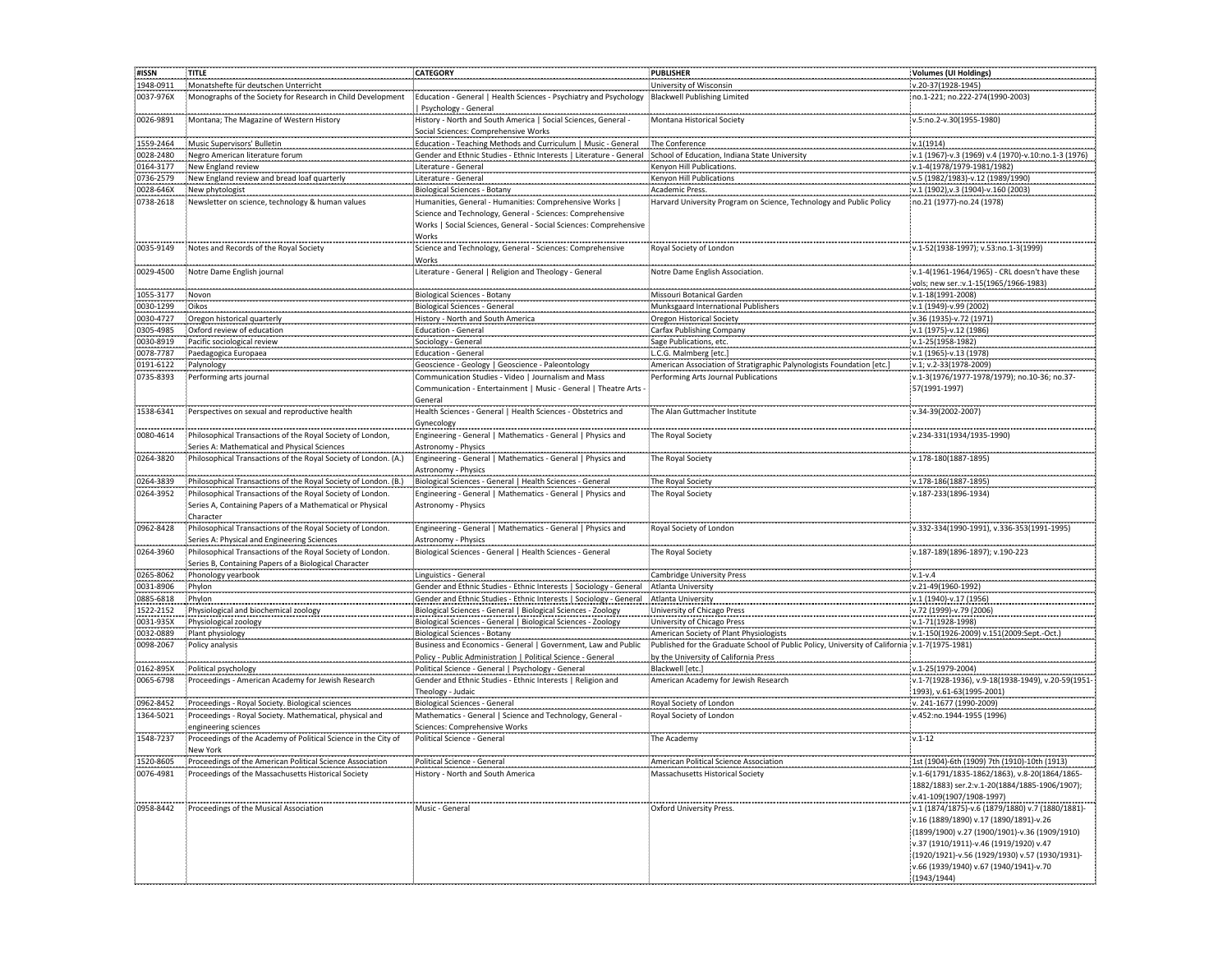| #ISSN                  | TITLE                                                                                                  | <b>CATEGORY</b>                                                                                                                                                                                    | <b>PUBLISHER</b>                                                                                                                                                  | Volumes (UI Holdings)                                                                                                                                                                                                                    |
|------------------------|--------------------------------------------------------------------------------------------------------|----------------------------------------------------------------------------------------------------------------------------------------------------------------------------------------------------|-------------------------------------------------------------------------------------------------------------------------------------------------------------------|------------------------------------------------------------------------------------------------------------------------------------------------------------------------------------------------------------------------------------------|
| 0027-8424              | Proceedings of the National Academy of Sciences of the United<br><b>States of America</b>              | Science and Technology, General - Sciences: Comprehensive<br>Works                                                                                                                                 | National Academy of Sciences                                                                                                                                      | v.1-100(1915-2003)                                                                                                                                                                                                                       |
| 0080-4169              | Proceedings of the Royal Anthropological Institute of Great<br>Britain and Ireland                     | Anthropology and Archaeology - General                                                                                                                                                             | The Institute                                                                                                                                                     | 1965-1971, 1973                                                                                                                                                                                                                          |
| 0035-8975              | Proceedings of the Royal Irish Academy. Section A,<br>Mathematical, astronomical, and physical science | Mathematics - General   Physics and Astronomy - Astronomy  <br>Physics and Astronomy - Physics                                                                                                     | Academy House                                                                                                                                                     | v.24-v.68                                                                                                                                                                                                                                |
| 0035-8983              | Proceedings of the Royal Irish Academy. Section B, Biological,<br>geological, and chemical science     | Biological Sciences - General   Geoscience - Geology                                                                                                                                               | Royal Irish Academy                                                                                                                                               | $v.24 - v.92$                                                                                                                                                                                                                            |
| 0035-8991              | Proceedings of the Royal Irish Academy. Section C                                                      | Anthropology and Archaeology - General   History - Europe  <br>Literature - General                                                                                                                | Hodges, Figgis & Co.                                                                                                                                              | $v.24 - 67$                                                                                                                                                                                                                              |
| 0080-4452              | Proceedings of the Royal Musical Association                                                           | Music - General                                                                                                                                                                                    | Whitehead & Miller, for the Musical Association                                                                                                                   | v.71 (1944/1945)-v.76 (1949/1950) v.77<br>(1950/1951)-v.86 (1959/1960) v.87 (1960/1961)-<br>v.96 (1969/1970) v.97 (1970/1971)-v.106<br>(1979/1980)v.101-v.104 replacement v.107<br>(1980/1981)-v.111 (1984/1985)                         |
| 0080-4630              | Proceedings of the Royal Society of London. Series A,<br>Mathematical and physical sciences            | Mathematics - General   Science and Technology, General -<br>Sciences: Comprehensive Works                                                                                                         | Royal Society of London                                                                                                                                           | v.76-423(1905-1989), v.425-429(1989-1990)                                                                                                                                                                                                |
| 0962-8444              | Proceedings of the Royal Society of London. Series A:<br><b>Mathematical and Physical Sciences</b>     | Mathematics - General   Science and Technology, General -<br>Sciences: Comprehensive Works                                                                                                         | Royal Society of London                                                                                                                                           | v.430 (1990)-v.451 (1995)                                                                                                                                                                                                                |
| 0270-8647              | PSA                                                                                                    | Philosophy - General   Science and Technology, General -<br>Sciences: Comprehensive Works                                                                                                          | Philosophy of Science Association [etc.]                                                                                                                          | 1976-1994                                                                                                                                                                                                                                |
| 1047-840X              | Psychological inquiry                                                                                  | Psychology - General                                                                                                                                                                               | L. Erlbaum Associates                                                                                                                                             | v.1 (1990)-v.10 (1999)                                                                                                                                                                                                                   |
| 0956-7976              | Psychological science                                                                                  | Psychology - General                                                                                                                                                                               | <b>Cambridge University Press</b>                                                                                                                                 | v.1 (1990)-v.14 (2003)                                                                                                                                                                                                                   |
| 1529-1006              | Psychological Science in the Public Interest                                                           | Psychology - General                                                                                                                                                                               | <b>Blackwell Publishers</b>                                                                                                                                       | v.1 (2000)-v.4 (2003)                                                                                                                                                                                                                    |
| 1044-8039              | Public productivity & management review                                                                | Business and Economics - Management   Government, Law and<br>Public Policy - Public Administration                                                                                                 | Jossey-Bass                                                                                                                                                       | v.13 (1989/1990)-v.23 (1999/2000)                                                                                                                                                                                                        |
| 0004-6280              | Publications of the Astronomical Society of the Pacific                                                | Engineering - Aeronautics and Space Flight   Physics and<br>Astronomy - Astronomy                                                                                                                  | Published by the University of Chicago Press for the Astronomical Society<br>of the Pacific                                                                       | v.1-6(1889-1894) v.7:no.39-44(1895), v.8:no.50-<br>51,53(1896) v.9(1897), v.10:no.61-63(1898),<br>v.11:no.66-67,69-71(1899) v.12(1900), v.21-24(1909<br>1912), v.29-95(1917-1983); no.575-850(1984-<br>2006)do not bind with vol., 1995+ |
| 1544-2071              | Publications of the Society for the Advancement of<br>Scandinavian Study                               |                                                                                                                                                                                                    | Published under the direction of the Executive Council of the Society                                                                                             | v.1-3(1911-1916)                                                                                                                                                                                                                         |
| 0962-9343              | Quality of life research                                                                               | Health Sciences - General                                                                                                                                                                          | <b>Springer Netherlands</b>                                                                                                                                       | v.5 (1996)-v.8 (1999) v.9 (2000)-v.10 (2001)                                                                                                                                                                                             |
| 0065-6844              | Records of the Academy                                                                                 |                                                                                                                                                                                                    | American Academy of Arts and Sciences                                                                                                                             | 1959/1960-2003                                                                                                                                                                                                                           |
| 0277-903X              | Renaissance news                                                                                       | Art and Art History - General   History - General   Literature -                                                                                                                                   | Renaissance Society of America, etc.                                                                                                                              | v.1-19(1948-1966)                                                                                                                                                                                                                        |
|                        |                                                                                                        | General                                                                                                                                                                                            |                                                                                                                                                                   |                                                                                                                                                                                                                                          |
| 0361-0365<br>0307-9023 | Research in higher education<br>Research intelligence                                                  | Education - Higher Education<br>Education - General                                                                                                                                                | Kluwer Academic Publishers<br>British Educational Research Association, School of Education, University                                                           | v.1 (1973)-v.43 (2002)<br>v.1-3(1975-1977)                                                                                                                                                                                               |
|                        |                                                                                                        |                                                                                                                                                                                                    | of Nottingham                                                                                                                                                     |                                                                                                                                                                                                                                          |
| 0305-6244              | Review of African Political Economy                                                                    | Political Science - International Relations                                                                                                                                                        | <b>Merlin Press</b>                                                                                                                                               | v.4-114(1975-2007)                                                                                                                                                                                                                       |
| 0034-6543              | Review of educational research                                                                         | <b>Education - General</b>                                                                                                                                                                         | American Educational Research Association                                                                                                                         | v.1-77(1931-2007)                                                                                                                                                                                                                        |
| 0091-732X              | Review of research in education                                                                        | Education - General                                                                                                                                                                                | F.E. Peacock Publishers.                                                                                                                                          | v.1; v.2-29(1974-2005)                                                                                                                                                                                                                   |
| 0210-5233              | Revista española de investigaciones sociológicas                                                       | Sociology - General                                                                                                                                                                                | Centro de Investigaciones Sociolo ugicas :                                                                                                                        | no.1-8(1978-1979), no.10-31(1980-1985),<br>no.36(1986)                                                                                                                                                                                   |
| 0034-9429              | Revista española de la opinión pública<br>---------------------------                                  | Sociology - General                                                                                                                                                                                | Centro de Investigaciones Sociolo agicas                                                                                                                          | no.1 (1965)-no.2 (1965), no.10 (1967)-no.29 (1972)<br>no.35 (1974)-no.50 (1977)                                                                                                                                                          |
| 0188-2503              | Revista mexicana de sociologia                                                                         | Sociology - General                                                                                                                                                                                | Instituto de Investigaciones Sociales de la Universidad Nacional de<br>Me uxico.                                                                                  | v.1-35(1939-1973), v.37-38(1975-1976)                                                                                                                                                                                                    |
| 0870-5283              | Revista portuguesa de filosofia                                                                        | Philosophy - General                                                                                                                                                                               | Faculdade de Filosofia                                                                                                                                            | v.2 (1946)-v.6 (1950), v.8 (1952), v.16 (1972/74)                                                                                                                                                                                        |
| 0277-3945              | Rhetoric Society quarterly                                                                             | Literature - General                                                                                                                                                                               | Rhetoric Society of America                                                                                                                                       | v.6 (1976)-v.31:no.1-2 (2001)                                                                                                                                                                                                            |
| 0360-8727<br>0080-4460 | RidIM-RCMI newsletter<br>RMA research chronicle                                                        | Art and Art History - General   Music - General<br>Music - General                                                                                                                                 | Graduate School and University Center of the City University of New York v.5-22(1980-1997)<br>Royal Musical Association with the support of the Fellowes Memorial | no.1-13                                                                                                                                                                                                                                  |
| 1061-2009              | Russian & East European finance and trade                                                              | Business and Economics - International Commerce                                                                                                                                                    | Trust and the R.V.W. Trust<br>M.E. Sharpe, Inc.                                                                                                                   | v.28 (1992/1993)-v.29 (1993/1994) v.30 (1994)-                                                                                                                                                                                           |
| 0038-2868              | SAB. South Atlantic bulletin                                                                           | Linguistics - General   Literature - General                                                                                                                                                       | South Atlantic Modern Language Association.                                                                                                                       | v.38:no.1-3 (2002)<br>v.1 (1935/1936)-v.5 (1939/1940) v.6 (1940/1941)-<br>v.15 (1949/1950) v.16 (1950/1951)-v.25<br>(1959/1960) v.26 (1960/1961)-v.34 (1968/1969)<br>v.35 (1970)-v.44 (1979) v.45 (1980)                                 |
| 0036-5637              | Scandinavian Studies                                                                                   | Linguistics - General   Literature - General                                                                                                                                                       | Society for the Advancement of Scandinavian Study                                                                                                                 | v.16(1941:Feb.-Dec.) v.17-22(1942/1943-1950),<br>v.26-63(1954-1991)                                                                                                                                                                      |
| 1544-2063              | Scandinavian studies and notes                                                                         |                                                                                                                                                                                                    | Society for the Advancement of Scandinavian Study                                                                                                                 | v.4-15(1917-1939) v.16:no.1-4(1940)                                                                                                                                                                                                      |
| 0036-8539              | Science studies                                                                                        | Science and Technology, General - Sciences: Comprehensive<br>Works   Social Sciences, General - Social Sciences: Comprehensive<br>Works   Sociology - General                                      | Macmillan Journals.                                                                                                                                               | v.1 (1971)-v.4 (1974)                                                                                                                                                                                                                    |
| 0162-2439              | Science, technology, & human values                                                                    | Humanities, General - Humanities: Comprehensive Works  <br>Science and Technology, General - Sciences: Comprehensive<br>Works   Social Sciences, General - Social Sciences: Comprehensive<br>Works | Sage Publications, Inc.                                                                                                                                           | no.26 (1979)-no.59 (1986/1987)phld no.60 (1987)-<br>no.61 (1987); v.13 (1988)-v.30 (2005)                                                                                                                                                |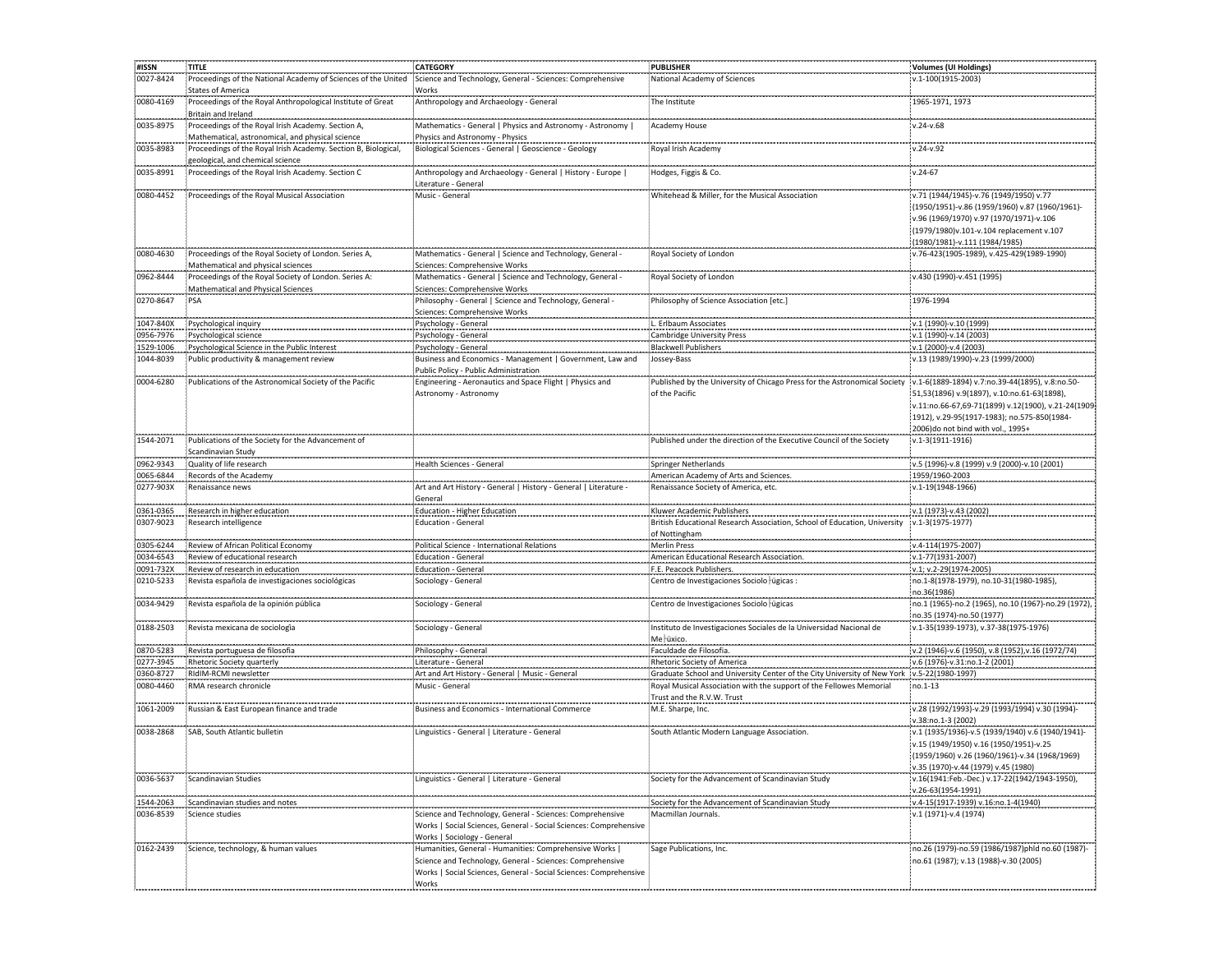| #ISSN     | <b>TITLE</b>                                               | <b>CATEGORY</b>                                                                                          | <b>PUBLISHER</b>                                                                                | Volumes (UI Holdings)                                                               |
|-----------|------------------------------------------------------------|----------------------------------------------------------------------------------------------------------|-------------------------------------------------------------------------------------------------|-------------------------------------------------------------------------------------|
| 0573-3561 | Selected addresses delivered at the Conference on English  | Education - Teaching Methods and Curriculum   Linguistics -                                              | Published for Conference on English Education by National Council of                            | $v.3-v.6$                                                                           |
|           | Education                                                  | General                                                                                                  | Teachers of English.                                                                            |                                                                                     |
| 0080-987X | Sixteenth century essays and studies                       | Humanities, General - Humanities: Comprehensive Works                                                    | Foundation for Reformation Research.                                                            | v.1 (1970)-v.2 (1971)                                                               |
| 1043-1578 | Social justice                                             | Government, Law and Public Policy - General   Political Science -                                        | Social Justice                                                                                  | v.15 (1988)-v.16 (1989) v.17 (1990)-v.18 (1991)                                     |
|           |                                                            | <b>International Relations</b>                                                                           |                                                                                                 |                                                                                     |
| 0735-2751 | Sociological theory                                        | Sociology - General                                                                                      |                                                                                                 | 1983, v.3-23(1985-2005)                                                             |
| 0038-3082 | South Carolina historical magazine                         | History - North and South America   Sports, Leisure, and Hobbies - South Carolina Historical Society     |                                                                                                 | v.68-74 (1967-1973)                                                                 |
|           |                                                            | Genealogy and Heraldry                                                                                   |                                                                                                 |                                                                                     |
| 0042-577X | Southeast Asian perspectives                               | Political Science - International Relations   Social Sciences, General American Friends of Vietnam       |                                                                                                 | no.1 (1971)-no.9 (1973)                                                             |
|           |                                                            | - Social Sciences: Comprehensive Works                                                                   |                                                                                                 |                                                                                     |
| 0038-478X | Southwestern historical quarterly                          | History - North and South America   Social Sciences, General -                                           | Texas State Historical Association                                                              | v.16 (1912/13)-v.90 (1986/87)                                                       |
|           |                                                            | Social Sciences: Comprehensive Works                                                                     |                                                                                                 |                                                                                     |
| 0038-4801 | Southwestern journal of anthropology                       | Anthropology and Archaeology - General                                                                   | University of New Mexico [etc.]                                                                 | v.1-28 (1945-72)                                                                    |
| 0038-7134 | Speculum                                                   | Art and Art History - General   History - Europe   Literature -                                          | <b>Cambridge University Press</b>                                                               | v.1-84(1926-2009)                                                                   |
|           |                                                            | General                                                                                                  |                                                                                                 |                                                                                     |
| 0585-5292 | Studia islamica                                            | Religion and Theology - Islamic                                                                          | G.-P. Maisonneuve-Larose [etc.]                                                                 | no.1-no.96                                                                          |
| 0039-3266 | Studia musicologica Academiae Scientiarum Hungaricae       | Music - General                                                                                          | Akademiai Kiado                                                                                 | v.1-2(1961-1962); v.3-21; v.22-41(1981-2000),                                       |
|           |                                                            |                                                                                                          |                                                                                                 | v.43:no.1-2(2002), v.44-47(2003-2006)                                               |
| 0039-3665 | Studies in family planning                                 | Population Studies - General   Social Sciences, General - Social                                         | The Population Council, Inc.                                                                    | no.7-60(1965-1970); v.2(1971), v.7-38(1976-2007)                                    |
|           |                                                            | Sciences: Comprehensive Works   Sociology - General                                                      |                                                                                                 |                                                                                     |
| 0081-8658 | Studies in the Renaissance                                 | Art and Art History - General   History - General   Literature -                                         | Renaissance Society of America [etc.]                                                           | $v.1 - 21$                                                                          |
|           |                                                            | General                                                                                                  |                                                                                                 |                                                                                     |
| 0365-2610 | Sudhoffs Archiv für Geschichte der Medizin und der         | Health Sciences - General   History - General   Science and                                              | F. Steiner.                                                                                     | v.27 (1935)-v.49 (1965)                                                             |
|           | Naturwissenschaften                                        | Technology, General - Sciences: Comprehensive Works                                                      |                                                                                                 |                                                                                     |
| 1063-5157 | Systematic biology                                         | <b>Biological Sciences - General</b>                                                                     | Society of Systematic Biologists                                                                | v.41-56(1992-2007)                                                                  |
| 0363-6445 | Systematic botany                                          | <b>Biological Sciences - Botany</b>                                                                      | American Society of Plant Taxonomists                                                           | v.1-32(1976-2007)                                                                   |
| 0273-4354 | TDR (1967-1968)                                            | Theatre Arts - General                                                                                   | School of the Arts, New York University                                                         | v.12:no.1-2(1967/1968)                                                              |
| 0364-8656 | Texas studies in English                                   |                                                                                                          | University of Texas Press.                                                                      | no.36-no.37                                                                         |
| 0896-3789 | The Academy of Management executive                        | <b>Business and Economics - Management</b>                                                               | The Academy                                                                                     | v.1 (1987)-v.3 (1989)                                                               |
| 1079-5545 | The Academy of Management executive (1993)                 | <b>Business and Economics - Management</b>                                                               | Academy of Management                                                                           | v.7:no.2-4 (1993) v.8-19(1994-2005)                                                 |
| 0002-7685 | The American biology teacher                               | Biological Sciences - General   Education - Higher Education                                             | National Association of Biology Teachers                                                        | v.27-73(1965-2011)                                                                  |
|           |                                                            | Education - Schools and Education                                                                        |                                                                                                 |                                                                                     |
| 0362-515X | The American Catholic sociological review                  | Religion and Theology - General   Sociology - General                                                    | American Catholic Sociological Society.                                                         | v.7-24 (1946-1963)                                                                  |
| 1547-6154 | The American journal of police science                     |                                                                                                          | Printed for the Scientific Crime Detection Laboratory by Northwestern                           | v.1 (1930)-v.3 (1932)                                                               |
|           |                                                            |                                                                                                          | <b>University Press</b>                                                                         |                                                                                     |
| 1062-0516 | The American journal of Semitic languages and literatures  | Anthropology and Archaeology - General   Linguistics - General                                           | University of Chicago Press                                                                     | v.1 (1884/1885)-v.6 (1889/1890) v.7 (1890/1891)-                                    |
|           |                                                            | Social Sciences, General - Social Sciences: Comprehensive Works                                          |                                                                                                 | v.16 (1899/1900) v.17 (1900/1901)-v.26                                              |
|           |                                                            |                                                                                                          |                                                                                                 | (1909/1910) v.27 (1910/1911)-v.46 (1929/1930)                                       |
|           |                                                            |                                                                                                          |                                                                                                 | v.47 (1930/1931)-v.53 (1936/1937) v.54 (1937)-v.56                                  |
| 1550-3283 | The American journal of theology                           | Religion and Theology - General                                                                          | University of Chicago Press                                                                     | (1939) v.57 (1940)-v.58 (1941)<br>v.1 (1897)-v.3 (1899) v.4 (1900)-v.13 (1909) v.14 |
|           |                                                            |                                                                                                          |                                                                                                 | (1910)-v.23 (1919) v.24 (1920)                                                      |
| 0003-0031 | The American midland naturalist                            | Science and Technology, General - Sciences: Comprehensive                                                | University of Notre Dame                                                                        | v.1:no.5-6 (1909/1910)-v.162 (2009)                                                 |
|           |                                                            | Works                                                                                                    |                                                                                                 |                                                                                     |
| 0886-1005 | The American review of Soviet and Eastern European foreign | Business and Economics - International Commerce                                                          | <b>IASP</b>                                                                                     | v.1 (1965)-v.2 (1966)                                                               |
|           | trade                                                      |                                                                                                          |                                                                                                 |                                                                                     |
| 0005-0091 | The Australian quarterly                                   | Political Science - General                                                                              | Australian Institute of Political Science                                                       | v.1 (1929)-v.58 (1986)                                                              |
| 0006-0895 | The Biblical archaeologist                                 | Anthropology and Archaeology - General   Asian Studies - General : American Schools of Oriental Research |                                                                                                 | v.1-20(1938-1957), v.23-60(1960-1997)                                               |
|           |                                                            | Religion and Theology - General                                                                          |                                                                                                 |                                                                                     |
| 0190-3578 | The Biblical world                                         | Religion and Theology - General                                                                          | University of Chicago Press.                                                                    | v.1 (1893)-v.54 (1920)                                                              |
| 0006-3185 | The Biological bulletin                                    | Biological Sciences - General   Health Sciences - General                                                | Lancaster Press [etc.]                                                                          | v.1-213(1899/1900-2007)                                                             |
| 0006-8101 | The botanical review                                       | <b>Biological Sciences - Botany</b>                                                                      | Springer New York                                                                               | v.45-73(1979-2007)                                                                  |
| 0007-2745 | The bryologist                                             | Biological Sciences - Botany                                                                             | American Bryological and Lichenological Society.                                                | v.83-113(1980-2010)                                                                 |
| 0739-5639 | The bulletin of historical research in music education     | Music - General                                                                                          | Dept. of Art and Music Education and Music Therapy, University of Kansas v.5-20(1984-1998/1999) |                                                                                     |
|           |                                                            |                                                                                                          |                                                                                                 |                                                                                     |
| 0315-4890 | The Canadian journal of economics and political science    | Business and Economics - General   Political Science - General                                           | Micromedia Ltd.                                                                                 | v.11 (1945)-v.15 (1949) v.16 (1950)-v.25 (1959) v.26                                |
|           |                                                            |                                                                                                          |                                                                                                 | (1960)-v.33 (1967)                                                                  |
| 1940-641X | The Classical weekly                                       | Classics - General                                                                                       | Classical Association of the Middle States and Maryland                                         | v.1-50(1907/1908-1956/1957)                                                         |
| 0010-5422 | The condor                                                 | Biological Sciences - Ornithology                                                                        | Cooper Ornithological Club                                                                      | v.2-110(1899-2008)                                                                  |
| 0014-7214 | The Family coordinator                                     | Education - General   Social Sciences, General - Social Sciences:                                        | National Council on Family Relations                                                            | v.17-25(1968-1976), v.27-28(1978-1979)                                              |
|           |                                                            | Comprehensive Works   Sociology - General                                                                |                                                                                                 |                                                                                     |
| 0886-0394 | The Family life coordinator                                | Education - General   Social Sciences, General - Social Sciences:                                        | E.C. Brown Trust                                                                                | v.8 (1959/1960)-v.16 (1967)                                                         |
|           |                                                            | Comprehensive Works   Sociology - General                                                                |                                                                                                 |                                                                                     |
| 0363-6917 | The Far Eastern Quarterly                                  | Asian Studies - General                                                                                  | .<br>Far Eastern Association                                                                    | v.1-15(1941/1942-1955/1956)                                                         |
| 1744-2524 | The folk-lore journal                                      | Literature - General                                                                                     | Elliot Stock                                                                                    | v.1-7(1883-1889)                                                                    |
| 1744-1994 | The folk-lore record                                       | Literature - General                                                                                     | <b>Folklore Society</b>                                                                         | v.1-5(1878-1882)                                                                    |
| 0271-3349 | The French review. Special issue                           |                                                                                                          | American Association of Teachers of French                                                      | no.1 (1970)-no.6 (1974)                                                             |
| 0360-1846 | The Great Lakes review                                     | History - North and South America   Humanities, General - Literary Northeastern Illinois University      |                                                                                                 | v.1-11(1974/1975-1985)                                                              |
|           |                                                            | and Political Reviews                                                                                    |                                                                                                 |                                                                                     |
| 0018-1498 | The High School journal                                    | Education - General   Education - Schools and Education                                                  | School of Education of the University of North Carolina                                         | v.5-87(1922-2003/2004) v.88:no.1-2(2004/2005),                                      |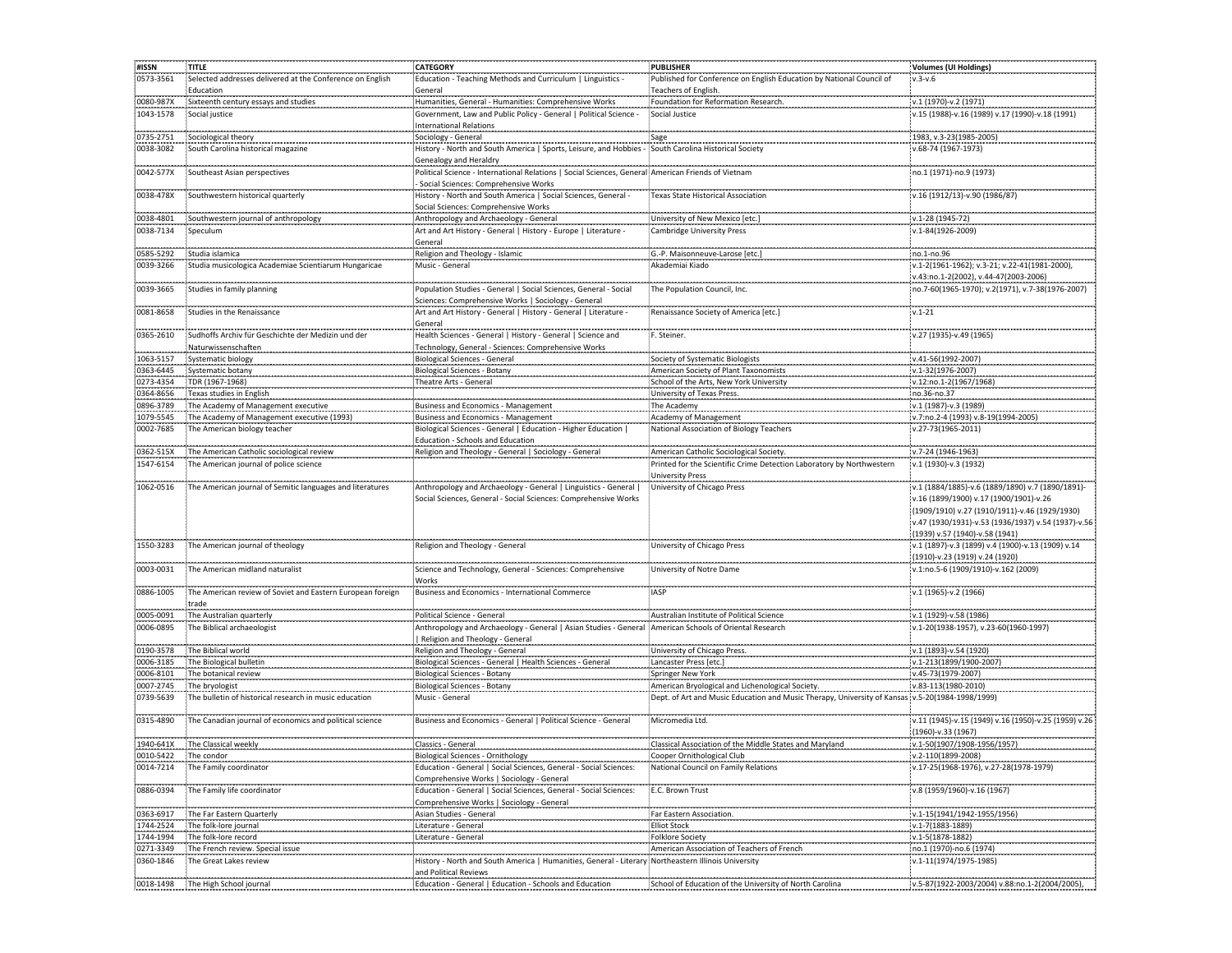| #ISSN                  | TITLE                                                            | <b>CATEGORY</b>                                                                                                                                          | <b>PUBLISHER</b>                                                                                                                                                                      | Volumes (UI Holdings)                                                                                                                                                       |
|------------------------|------------------------------------------------------------------|----------------------------------------------------------------------------------------------------------------------------------------------------------|---------------------------------------------------------------------------------------------------------------------------------------------------------------------------------------|-----------------------------------------------------------------------------------------------------------------------------------------------------------------------------|
| 0707-5332              | The International history review                                 | History - General   Political Science - International Relations                                                                                          | University of Toronto                                                                                                                                                                 | v.1-32(1979-2010) (CRL has through v. 29)                                                                                                                                   |
| 0022-0485              | The Journal of economic education                                | Business and Economics - General   Education - Schools and<br>Education   Education - Teaching Methods and Curriculum                                    | <b>Heldref Publications</b>                                                                                                                                                           | v.1-29(1969/1970-1998), v.31-35(2000-2004)                                                                                                                                  |
| 0022-0671              | The Journal of educational research                              | Education - General   Education - Schools and Education                                                                                                  | <b>Heldref Publications</b>                                                                                                                                                           | v.1-24(1920-1931) v.25(1932:Jan.-May), v.26-                                                                                                                                |
|                        |                                                                  |                                                                                                                                                          |                                                                                                                                                                                       | 100(1932/1933-2006/2007) v.101(2007:Sept.-Dec.)                                                                                                                             |
| 0885-3525              | The Journal of educational sociology                             | Education - General   Education - Schools and Education  <br>Sociology - General                                                                         | American Viewpoint Society                                                                                                                                                            | v.1 (1927/1928)-v.3 (1929/1930) v.4 (1930/1931)-<br>v.13 (1939/1940) v.14 (1940/1941)-v.23<br>(1949/1950) v.24 (1950/1951)-v.33 (1959/1960)                                 |
| 0022-0973              | The Journal of experimental education                            | Education - Schools and Education   Education - Teaching                                                                                                 | <b>Heldref Publications</b>                                                                                                                                                           | v.34 (1960/1961)-v.36 (1963/1964)<br>v.1-35(1932/1933-1967/1968) v.37-75(1968/1969-                                                                                         |
|                        |                                                                  | Methods and Curriculum<br>--------------------------                                                                                                     |                                                                                                                                                                                       | 2006/2007)                                                                                                                                                                  |
| 0075-4269              | The journal of Hellenic studies                                  | Classics - General   Linguistics - General                                                                                                               | <b>Cambridge University Press</b>                                                                                                                                                     | v.1-119(1880-1999)                                                                                                                                                          |
| 0022-1546<br>0022-1724 | The Journal of higher education<br>The Journal of hygiene        | Education - Higher Education   Education - Schools and Education<br>Biological Sciences - Microbiology   Health Sciences - Infectious<br><b>Diseases</b> | : Ohio State University Press<br>University Press [etc.]                                                                                                                              | v.1-75(1930-2004)<br>v.1-97(1901-1986)                                                                                                                                      |
| 0022-1899              | The Journal of infectious diseases                               | Health Sciences - Infectious Diseases                                                                                                                    | University of Chicago Press                                                                                                                                                           | v.1 (1904)-v.194 (2006)                                                                                                                                                     |
| 0148-8937              | The Journal of international relations                           | Political Science - International Relations                                                                                                              | Clark University                                                                                                                                                                      | V.10 (1919/1920) v.11 (1920/1921)-v.12<br>(1921/1922)                                                                                                                       |
| 1548-9000              | The journal of land & public utility economics                   | Agriculture - Agricultural Economics                                                                                                                     | published for The Institute for Research in Land Economics and Public<br>Utilities by A. W. Shaw Co.                                                                                  | v.1-23(1925-1947)                                                                                                                                                           |
| 0022-2259              | The Journal of library history                                   | History - North and South America   Library and Information<br>Sciences - General                                                                        | School of Library Science, Florida State University, etc.                                                                                                                             | v.1 (1966)-v.7 (1972)                                                                                                                                                       |
| 0022-2925              | The Journal of narrative technique                               | Literature - General                                                                                                                                     | Eastern Michigan University                                                                                                                                                           | v.1-9(1971-1979), v.11-28(1981-1998)                                                                                                                                        |
| 0022-3395              | The Journal of parasitology                                      | Biological Sciences - Microbiology   Health Sciences - Infectious<br><b>Diseases</b>                                                                     | American Society of Parasitologists                                                                                                                                                   | v.1-94(1914/1915-2008)                                                                                                                                                      |
| 0022-4499              | The Journal of sex research                                      | Health Sciences - General   Psychology - General   Sociology -<br>General                                                                                | Society for the Scientific Study of Sex.                                                                                                                                              | v.1-44(1965-2007)                                                                                                                                                           |
| 1532-1282              | The Journal of social forces                                     | Social Sciences, General - Social Sciences: Comprehensive Works   University of North Carolina Press<br>Sociology - General                              |                                                                                                                                                                                       | v.1 (1922/1923)-v.3 (1925)                                                                                                                                                  |
| 1535-3990              | The journal of the Academy of Management                         | <b>Business and Economics - Management</b>                                                                                                               | A & A Service                                                                                                                                                                         | v.1 (1958)-v.5 (1962)                                                                                                                                                       |
| 0885-9884              | The Journal of the Association of Teachers of Japanese           | Education - Higher Education   Linguistics - General   Literature -                                                                                      | Association of Teachers of Japanese                                                                                                                                                   | v.9 (1974)-v.34 (2000)                                                                                                                                                      |
|                        |                                                                  | General                                                                                                                                                  |                                                                                                                                                                                       |                                                                                                                                                                             |
| 1947-3877<br>1947-3850 | The junior high clearing house<br>The junior high clearing house |                                                                                                                                                          | Junior High School Clearing House<br>Junior High School Clearing House.                                                                                                               | v.3:no.1-4(1928)<br>v.1:no.4-6(1920/1921)                                                                                                                                   |
| 1947-3869              | The junior high school clearing house                            |                                                                                                                                                          | Junior High School Clearing House                                                                                                                                                     | v.2(1923/1924)                                                                                                                                                              |
| 0890-1686              | The Michigan historical review                                   | History - North and South America   Humanities, General - Literary : Clarke Historical Library<br>and Political Reviews                                  |                                                                                                                                                                                       | v.12-17(1986-1991)                                                                                                                                                          |
| 0026-3745              | The Milbank Memorial Fund quarterly                              | Health Sciences - Public Health and Safety   Political Science -<br>General   Social Sciences, General - Social Sciences:<br><b>Comprehensive Works</b>  | Milbank Memorial Fund                                                                                                                                                                 | v.12 (1934)-v.17 (1939) v.18 (1940)-v.27 (1949) v.28<br>(1950)-v.37 (1959) v.38 (1960)-v.47 (1969) v.48<br>(1970:Jan.-Oct.),v.49 (1971:Jan.-Apr.,July-Oct.), v.50<br>(1972) |
| 0276-5187              | The Milbank Memorial Fund quarterly bulletin                     | Health Sciences - Public Health and Safety   Political Science -<br>General   Social Sciences, General - Social Sciences:<br>Comprehensive Works         | Milbank Memorial Fund                                                                                                                                                                 | v.1:no.3-4 (1923)-v.7 (1929) v.8 (1930)-v.11 (1933)                                                                                                                         |
| 0887-378X              | The Milbank quarterly                                            | Health Sciences - Public Health and Safety   Political Science -<br>General   Social Sciences, General - Social Sciences:<br>Comprehensive Works         | Published for the Milbank Memorial Fund by Cambridge University Press v.64 (1986)-v.83 (2005)                                                                                         |                                                                                                                                                                             |
| 1945-7863              | The North-American review and miscellaneous journal              |                                                                                                                                                          | Wells and Lilly                                                                                                                                                                       | v.1-12(1815-1821)                                                                                                                                                           |
| 0319-2660              | The Public health journal                                        | Health Sciences - Public Health and Safety                                                                                                               | Canadian Public Health Association                                                                                                                                                    | v.19(1928:Oct.-Dec.)                                                                                                                                                        |
| 1549-0068              | The Quarterly of film, radio, and television                     | Cinema Studies - General                                                                                                                                 | University of California Press                                                                                                                                                        | v.6 (1951/1952)-v.11 (1956/1957)                                                                                                                                            |
| 0033-5770              | The quarterly review of biology                                  | <b>Biological Sciences - General</b>                                                                                                                     | Williams & Wilkens                                                                                                                                                                    | v.1-70(1926-1995), v.72-79(1997-2004)                                                                                                                                       |
| 0034-6527              | The review of economic studies                                   | <b>Business and Economics - General</b>                                                                                                                  | Longman Group                                                                                                                                                                         | v.1 (1933/1934)-v.70 (2003) v.49:special issue(1982)                                                                                                                        |
| 0893-9454              | The Review of financial studies                                  | Business and Economics - Banking and Finance                                                                                                             | Published by Oxford University Press for the Society for Financial Studies                                                                                                            | v.1 (1988)-v.18 (2005)                                                                                                                                                      |
| 0347-0520              | The Scandinavian journal of economics                            | Business and Economics - General                                                                                                                         | Blackwell Publishing Limited                                                                                                                                                          | v.78-105(1976-2003)                                                                                                                                                         |
| 0096-3771              | The Scientific monthly                                           | Science and Technology, General - Sciences: Comprehensive<br>Works                                                                                       | American Association for the Advancement of Science, etc.                                                                                                                             | v.1 (1915)-v.85 (1957)                                                                                                                                                      |
| 0270-8604              | The Shakespeare Association bulletin                             | Literature - General   Social Sciences, General - Social Sciences:<br>Comprehensive Works   Theatre Arts - General                                       | Shakespeare Association of America.<br>                                                                                                                                               | v.4 (1929) v.5 (1930)-v.14 (1939) v.15 (1940)-v.24<br>(1949)                                                                                                                |
| 1535-0940              | The Slavonic and East European review. American series           | Social Sciences: Comprehensive Works                                                                                                                     | History - General   Literature - General   Social Sciences, General - Published for a committee of American scholars by the George Banta Pub. v.2-3(1942-1943-1944)<br>$\mathsf{Co}.$ |                                                                                                                                                                             |
| 1471-7816              | The Slavonic review                                              |                                                                                                                                                          | School of Slavonic Studies in the University of London, King's College                                                                                                                | v.1-5(1922/1923-1926/1927) v.6(1927:June-Dec.)                                                                                                                              |
| 1535-0959              | The Slavonic vear-book, American series                          | History - General   Literature - General   Social Sciences, General<br>Social Sciences: Comprehensive Works                                              | Published for a committee of American scholars by the George Banta Pub. v.1 (1941)<br>Co.                                                                                             |                                                                                                                                                                             |
| 0038-321X              | The South Central bulletin                                       | Literature - General   Social Sciences, General - Social Sciences:<br>Comprehensive Works                                                                | South Central Modern Language Association                                                                                                                                             | v.42 (1982)-v.43 (1983)                                                                                                                                                     |
| 0038-4909              | The Southwestern naturalist                                      | Science and Technology, General - Sciences: Comprehensive<br>Works                                                                                       | Southwestern Association of Naturalists                                                                                                                                               | v.25-54(1980-2009)                                                                                                                                                          |
| 0041-0020              | The Town Planning Review                                         | Housing and Urban Planning - General                                                                                                                     | Liverpool University Press.                                                                                                                                                           | v.1-70(1910/1911-1999)                                                                                                                                                      |
| 1526-4211              | The Trollopian                                                   | Literature - General                                                                                                                                     | University of California Press.                                                                                                                                                       | v.1-3(1945/1947-1948/1949)                                                                                                                                                  |